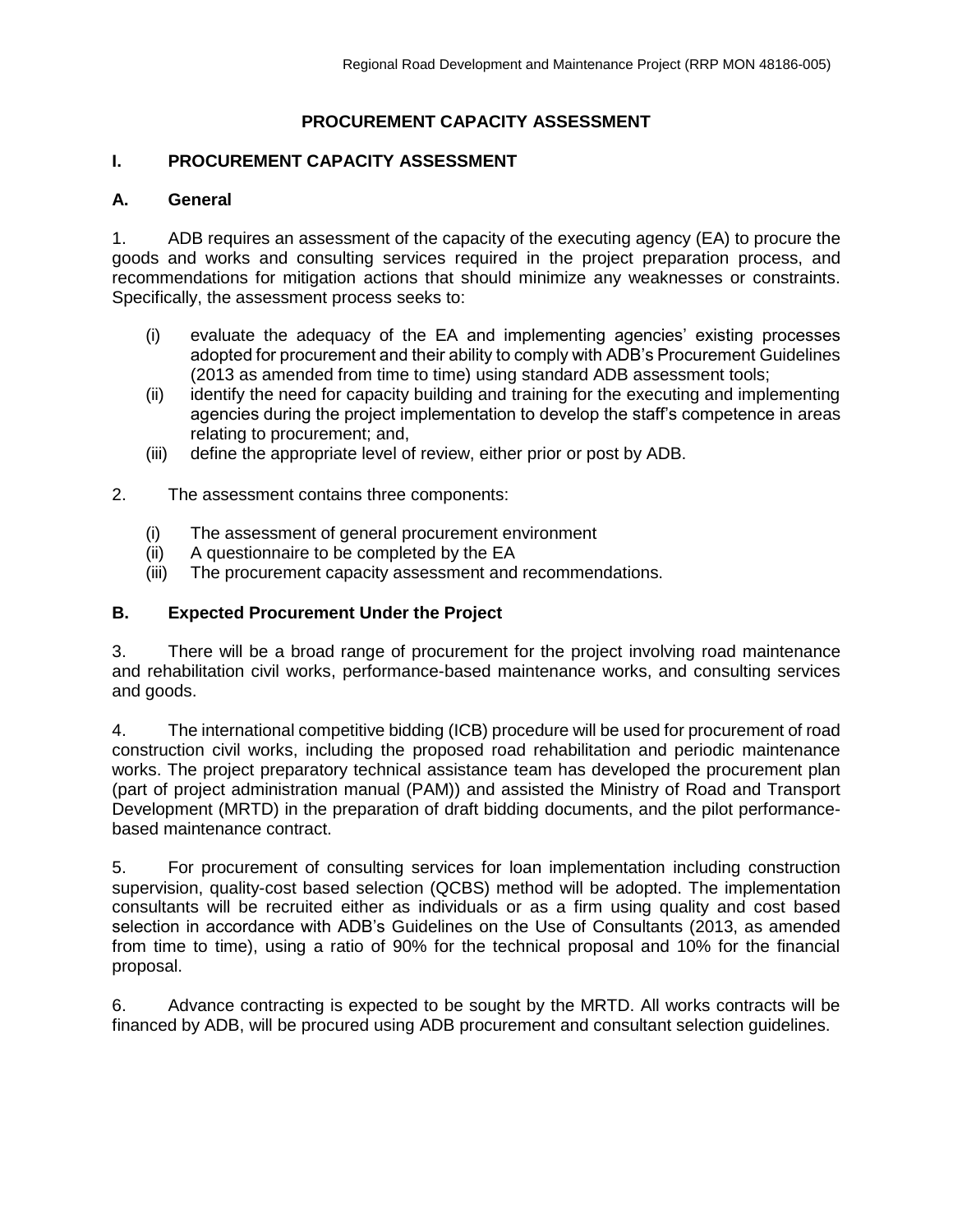# **C. General Procurement Environment Assessment**

7. This assessment identifies the level of risks that that exist within the general procurement environment. It is shown in Appendix 1.

# **1. Legal and Regulatory Framework – Low.**

8. **Average** risks exist in participation of foreign bidders: National preference scheme applies in some cases. Although foreign bidders and consultants are not forced to submit bids through or with local partners, there is potential for foreign bidders to be encouraged to enter into a joint venture with local companies through specific bidding document requirements.

# **2. Institutional Framework – High**

9. **High** risk exists on procurement cycles where funding is tied to an annual budgeting cycle. The procurement activity commences only after the budget is approved. Once an annual budgeting cycle has ended, any unutilized funding returns to the state budget (if state budget is involved in the loan amount). Time management is essential in this regard.

10. **High** risk exists on capacity building. As there is no nationwide procurement training plan that is sponsored by government, risk is assessed as **high**. Public procurement law requires all bid evaluation committee (BEC) members must have procurement accredited A3 certificate. also, public procurement law requires the BEC to include at least two NGO members or representatives from private or professional sector, yet there are currently no capacity building programs for NGO members or local citizens being initiated by the Government.

# **3. Procurement Market and Operations – Average**

11. **Average** risk exists in the capacity of private companies and small businesses to participate in public procurement. The procurement market is relatively weak whereas the competition for large contracts is concentrated within a relatively small number of firms.

# **4. Integrity of The Procurement System – Low**

12. The integrity of procurement system is adequate. Conflicts of interest and breaches of the law are clearly emphasized.

# **D. Procurement Capacity Assessment Questionnaire**

13. The MRTD and the procurement division of Agency for Policy Coordination on State Property (APCSP) (the successor to the Government Procurement Agency) will be responsible for overall procurement planning and management.

14. ADB has a standard assessment tool that is a questionnaire form for completion by the executing agency and implementing agencies to assess the procurement capacity of related agencies. This tool addresses:

- (i) Organizational and staff capacity
- (ii) Information management
- (iii) Procurement practices
- (iv) Effectiveness
- (v) Accountability measures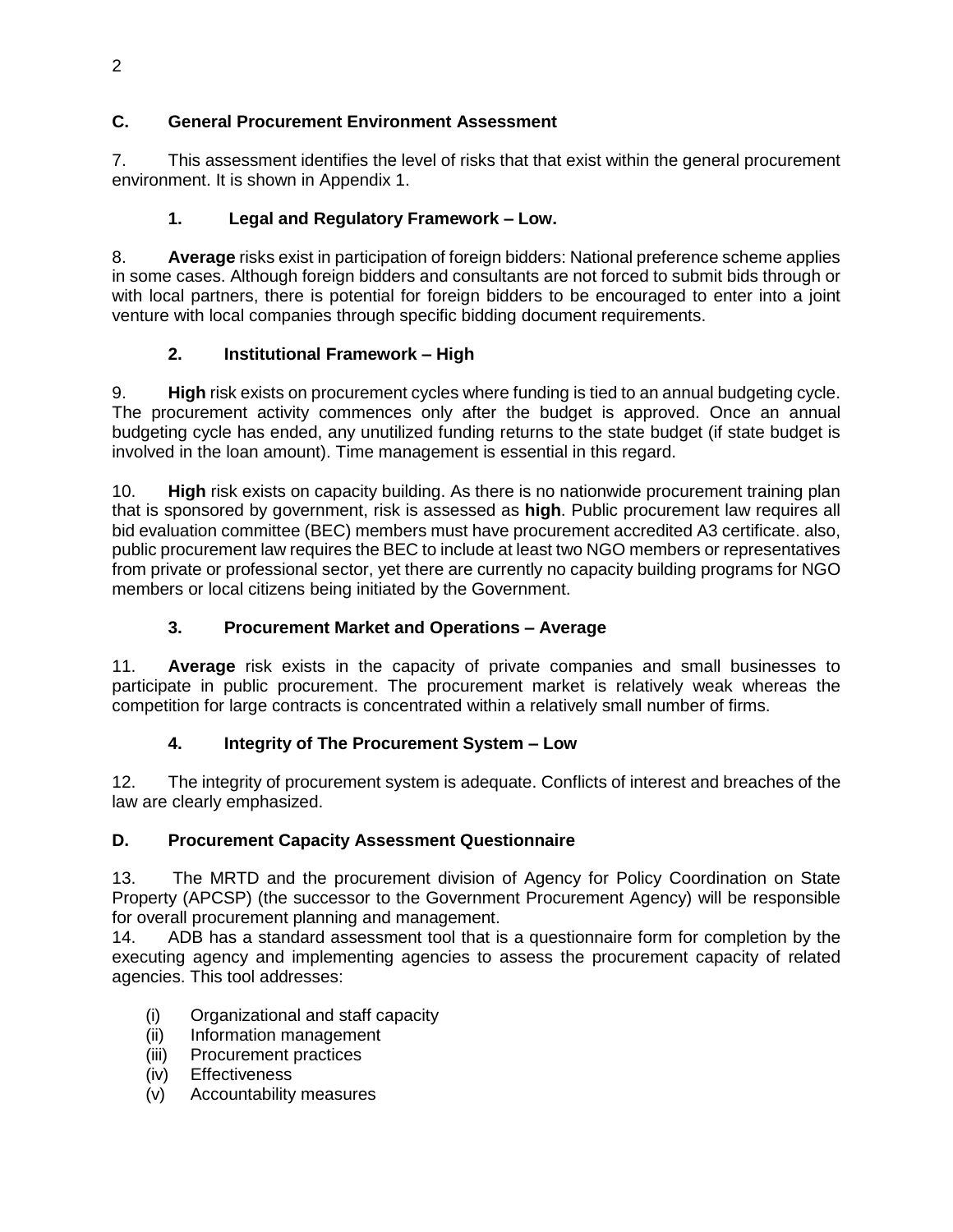15. Questionnaires were completed by working with the MRTD and the APCSP. The results are summarized below. The completed questionnaires are in Appendix 2 and Appendix 3.

# **1. Organizational and Staff Capacity**

## **Risk assessment**

16. The risk associated with the organizational and staff capacity of MRTD and APCSP is assessed as **average**.

# **Summary of findings**

17. The procurement departments of both are adequately staffed and have some procurement experience on donor-funded projects. The experience includes the World Bank and ADB funded projects.

18. The additional procurement for this project will be a heavy work pressure. Therefore, the role of Project Implementation Unit (PIU) that will be established is important for timely implementation of the project. The PIU should play an instrumental role for proper application of ADB procurement guidelines. Additional technical assistance for development of technical specifications and TORs as well as contract management and monitoring may be encouraged while considering the value and size of the contracts.

19. The capacity building plan is required for both following the recent organizational structure changes and hiring of new staff. Some of the officers do not have broad experience.

# **2. Information Management**

## **Risk assessment**

20. The risk associated with information management is assessed as **low**.

# **Summary of findings**

21. MRTD and APCSP have adequate resources allocated for record keeping infrastructure, which includes a record keeping system, space, equipment and personnel to administer the procurement records management functions within the agency. However, ADB has previously found poor record-keeping within MRTD.<sup>1</sup> Therefore, documents must be prepared in duplicate and filed at the PIU.

## **3. Procurement Practices**

Procurement of goods and works

# **Risk assessment**

 $\overline{a}$ <sup>1</sup> ADB. 2013. Project Procurement-related Review Report. Loan 2087-MON(SF): Regional Road Development Project, and Loan 2621-MON(SF) and Grant 0199-MON(SF): Regional Road Development Project – Supplementary. Office of Anticorruption and Integrity. Manila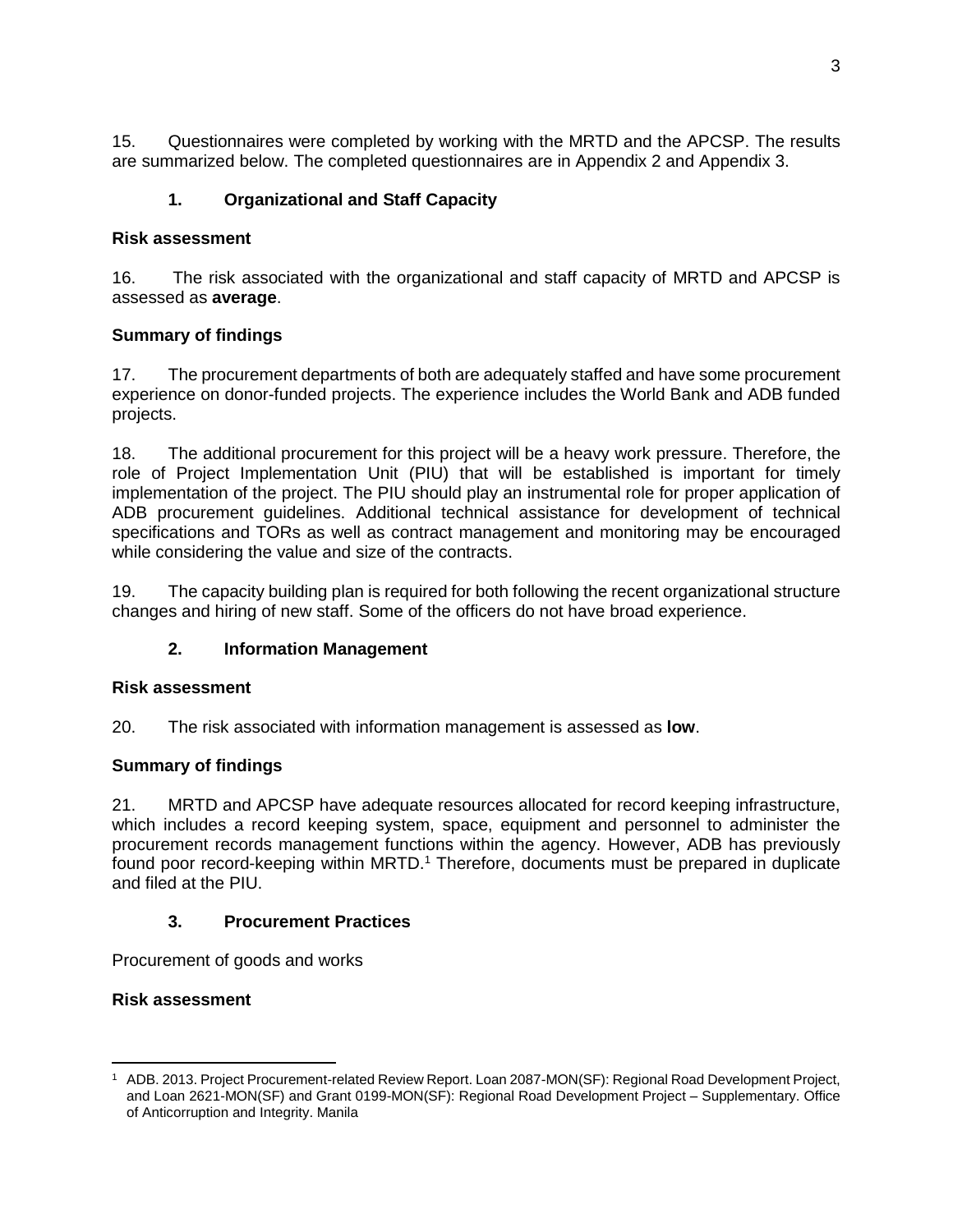22. The risk associated with the procurement of goods and works is assessed as **low to average**.

## **Summary of findings**

23. The procedures of procurement of goods and works are generally in line with the internationally accepted procurement practices and both MRTD and APCSP have some experience with the application of foreign donor-funded procurement guidelines. However, some challenges may be faced due to a lack of significant/proven experiences on the application of ADB procurement guidelines. The PIU should play an instrumental role for the application of ADB procurement guidelines.

24. A current risk and bad practice is that instead of opening the bids immediately after deadline of bid submission, the bid opening may be delayed up to one hour after the deadline of bid submission.

Procurement of consulting services

#### **Risk assessment**

25. The risk associated with the procurement of consulting services is assessed as **average**.

## **Summary of findings**

26. The public procurement law covers the selection process of consulting services, however, in comparison to the goods and civil works, it is riskier and has certain gaps.

27. Instead of opening the bids immediately after deadline of bid submission, the bid opening may be delayed up to one hour after the deadline of bid submission.

28. The lack of full commitment of the officers may cause project implementation delays due to officers already being occupied with the public procurement. The PIU should play an instrumental role for the application of ADB procurement guidelines.

#### **4. Effectiveness**

#### **Risk assessment**

29. The risk associated with the effectiveness is assessed as **average**.

## **Summary of findings**

30. Though contract management is emphasized in the public procurement law, it is not systematically monitored and reported.

31. Capacity building on contract monitoring is vital and must be highlighted.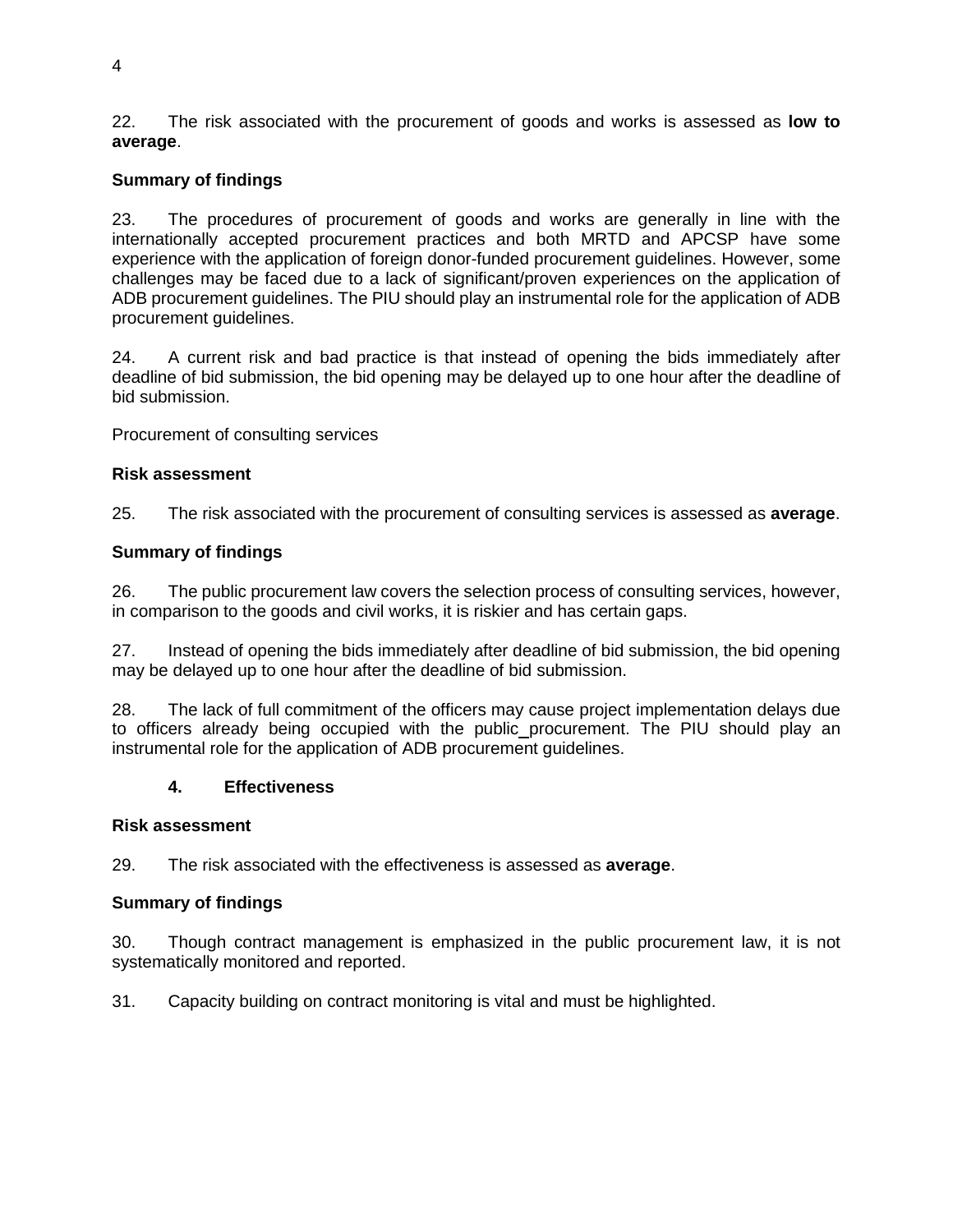## **5. Accountability measures**

## **Risk assessment**

32. The risk associated with the accountability measures is assessed as **average**.

## **Summary of findings**

33. The capacity of accountability measures is adequate and the commitments are mainly framed at the relevant guidelines of public procurement law.

34. Provisions related to breaches are clearly stated at the public procurement law including fraudulent practices.

## **E. Summary of Assessment and Recommendations for Project Implementation**

35. Table 1 below summarizes the findings of the Procurement Capacity Assessment Questionnaire.

## **Strengths**

36. The risks of procurement are predominately **low to average**. Both MRTD and APCSP have certain but limited experience with the ADB funded project procurement. Therefore, the PIU should play a key role to facilitate timely implementation of the project, and handling the interests of key stakeholders at the Ministry and ADB.

37. Procurement practices are generally in line with international best practices.

38. Both will play major roles in the project management including procurement management with the help of PIU and the consultants in charge. Both have some exposure to the ADB procurement guidelines and have sufficient staff to implement the project, following capacity building in ADB procedures.

## **Weaknesses**

39. ADB is a financial institution that assists its members, and partners, by providing loans, technical assistance, grants, and equity investments to promote social and economic development projects and helps and monitors the proper utilization of the funds. On the other hand, Ministry and Government agencies are the organizations that are governed by national laws and have not generally been exposed to project management. Therefore, assuring the best interest of both parties' stakeholders and smooth project implementation, the PIU must play an instrumental role in addressing ADB comments and must have ADB qualified staff.

40. ADB project procurement may receive a lower priority in comparison to the public procurement due to heavy workloads.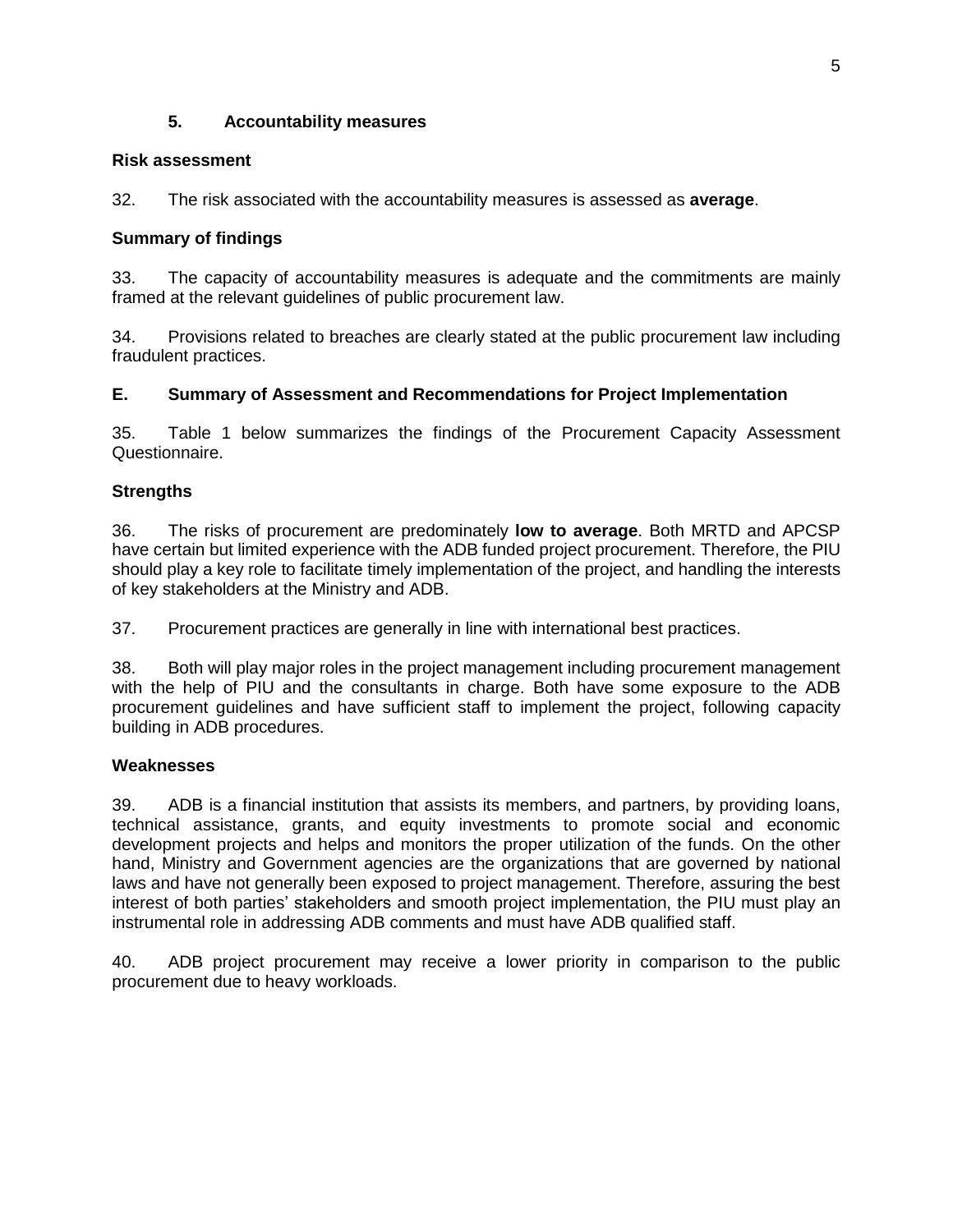|           | <b>Major Risks/ Capacity constraints</b>                                                   |                        | Recommended actions/Mitigation of Risks                                                                 | <b>Responsible parties</b> |
|-----------|--------------------------------------------------------------------------------------------|------------------------|---------------------------------------------------------------------------------------------------------|----------------------------|
|           | General recommendations for general procurement environment                                |                        |                                                                                                         |                            |
| $\bullet$ | The lack of capacity of<br>procurement market                                              | $\bullet$<br>$\bullet$ | Organize road show on procurement<br>Hold pre-bid meetings                                              | ADB/EA/PIU/TA              |
| $\bullet$ | The lack of capacity of private                                                            | $\bullet$              | Apply correct criteria for bidders in bidding                                                           |                            |
|           | companies and small businesses                                                             |                        | documents                                                                                               |                            |
|           | to successfully participate in                                                             | $\bullet$              | Do procurement market research                                                                          |                            |
|           | procurement                                                                                | $\bullet$              | Organize integrity training                                                                             |                            |
|           |                                                                                            |                        | General recommendations for the Ministry of Road and Transport Development and the Procurement Division |                            |
|           | of Agency for Policy Coordination on State Property                                        |                        |                                                                                                         |                            |
| $\bullet$ | The lack of experience and<br>capacity throughout all phases of<br>Procurement and project | $\bullet$              | Develop systematic capacity building plan<br>on for project and procurement<br>management               | ADB/EA/PIU/TA              |
|           | management                                                                                 | $\bullet$              | Daily assistance to EAs from PIU or direct                                                              |                            |
| $\bullet$ | Reluctance to accept ADB                                                                   |                        | involvement of PIU staff to the adherence of                                                            |                            |
|           | procurement guidelines that                                                                |                        | ADB procedure. Additional assistance to                                                                 |                            |
|           | overrules the national                                                                     |                        | PIU for the contract performance monitoring                                                             |                            |
|           | Procurement law                                                                            |                        | and development of technical specification                                                              |                            |
|           |                                                                                            |                        | and TORs may be considered.                                                                             |                            |
|           |                                                                                            | $\bullet$              | Let the EA know of ADB prior and post                                                                   |                            |
|           |                                                                                            |                        | review procedure on procurement, use<br>PCMR and CRAM for procurement                                   |                            |
|           |                                                                                            |                        | monitoring.                                                                                             |                            |
|           |                                                                                            | $\bullet$              | Reinforce understanding and compliance<br>with ADB guidelines;                                          |                            |
|           |                                                                                            | $\bullet$              | Highlight ADB procurement guidelines                                                                    |                            |
|           |                                                                                            |                        | differences from Public procurement law.                                                                |                            |
|           | Specific Recommendations for the Project Implementation Unit                               |                        |                                                                                                         |                            |
| $\bullet$ | ADB Project procurement may                                                                | $\bullet$              | Hire PIU staff that are highly qualified and                                                            | ADB/EA/PIU/TA team         |
|           | receive lower priority in                                                                  |                        | experienced at ADB procedure /Project                                                                   |                            |
|           | comparison to the public                                                                   |                        | management to ensure compliance with                                                                    |                            |
|           | procurement due to heavy                                                                   |                        | relevant procurement policies and                                                                       |                            |
|           | workloads at EAs.                                                                          |                        | procedures adhered by ADB and                                                                           |                            |
| $\bullet$ | Lack of familiarity to ADB                                                                 |                        | Government;                                                                                             |                            |
|           | procedure                                                                                  | $\bullet$              | Have efficient contract management system<br>and demonstrate it within PIU and regular                  |                            |
| $\bullet$ | Lack of hands-on project                                                                   |                        | monitoring of it.                                                                                       |                            |
| $\bullet$ | management experience<br>Lack of commitment due to ADB                                     | $\bullet$              | Frequent training on ADB procurement                                                                    |                            |
|           | project procurement being seen as                                                          |                        | guidelines and let the EA know of ADB prior                                                             |                            |
|           | additional duties not included at                                                          |                        | and post review procedure for procurement.                                                              |                            |
|           | EA officers TORs.                                                                          | $\bullet$              | Assist in the development of bidding                                                                    |                            |
|           |                                                                                            |                        | documents, bid evaluation reports,                                                                      |                            |
|           |                                                                                            |                        | addressing ADB comments to ensure                                                                       |                            |
|           |                                                                                            |                        | compliance with ADB procurement                                                                         |                            |
|           |                                                                                            |                        | guidelines.                                                                                             |                            |
|           |                                                                                            | $\bullet$              | Include the responsibilities of ADB project                                                             |                            |
|           |                                                                                            |                        | related procurement directly into EAs                                                                   |                            |
|           |                                                                                            |                        | officers' TORs and contracts.                                                                           |                            |

ADB = Asian Development Bank; CRAM = Consultant Recruitment Activities Monitoring; EA = executing agency; PCMR = Procurement Capacity Monitoring Report; PIU = Project Implementation Unit; TA = technical assistance; TOR = terms of reference.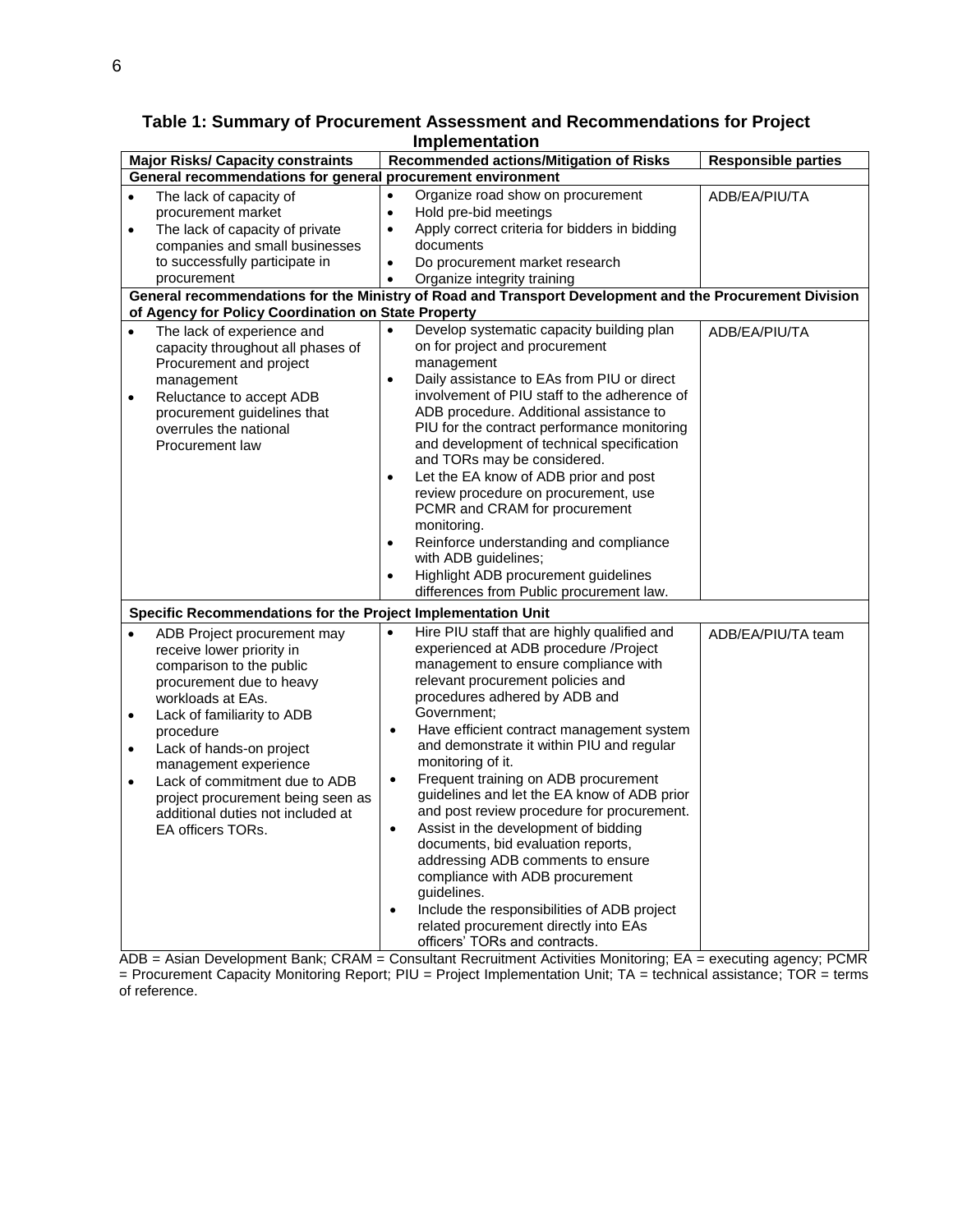# **I. GENERAL PROCUREMENT ENVIRONMENT ASSESSMENT**

| <b>Risk Ratings</b><br>High<br>Extremelv '<br>diah<br>werage<br>_OW |
|---------------------------------------------------------------------|
|---------------------------------------------------------------------|

# **A. Specific Assessment and Ratings**

|    | Question                                                                                                                                                                                                                                                                                                                                                                                                                                                        | Yes/No | <b>Narrative Explanation</b>                                                                                                                                                                                                                                                                                                                                                                             | <b>Risk</b> |
|----|-----------------------------------------------------------------------------------------------------------------------------------------------------------------------------------------------------------------------------------------------------------------------------------------------------------------------------------------------------------------------------------------------------------------------------------------------------------------|--------|----------------------------------------------------------------------------------------------------------------------------------------------------------------------------------------------------------------------------------------------------------------------------------------------------------------------------------------------------------------------------------------------------------|-------------|
| 1. | <b>LEGAL AND REGULATORY FRAMEWORK</b>                                                                                                                                                                                                                                                                                                                                                                                                                           |        |                                                                                                                                                                                                                                                                                                                                                                                                          |             |
| 1. | Is there a Public Procurement Law?<br>Is there a single law governing<br>procurement that is consistent with<br>internationally accepted principles and<br>practices; or is procurement governed<br>through various laws, decrees etc.?                                                                                                                                                                                                                         | Yes    | The Public Procurement Law<br>was enacted in 2005 and<br>amended in 2007, 2009, 2011,<br>2014, 2015 and 2016.                                                                                                                                                                                                                                                                                            | Low         |
| 2. | Does<br>the<br>procurement<br>have<br>law<br>implementing regulations?<br>Does the procurement law have<br>implementing rules and regulations that<br>support it by providing the details that are<br>not normally found in a law? Are these<br>clear, comprehensive and consolidated as<br>a set of regulations that are available in a<br>single and accessible place? Are these<br>regularly updated?                                                        | Yes    | All documents can be found at<br>www.pcsp.gov.mn conducted<br>by the agency for Policy<br>coordination on State Property<br>(the successor of Government<br>Procurement Agency), and<br>www.e-<br>procurement.mof.gov.mn by<br>Ministry of Finance (MOF).                                                                                                                                                | Low         |
| 3. | Are the procurement law and regulations<br>clear and concise?<br>If there is a single law that is easy to<br>follow, then the risk is "low". If the law is<br>complex and difficult to follow, then the risk<br>is "average". If there is no single law, then<br>the risk is "extremely high" or "high".                                                                                                                                                        | Yes    |                                                                                                                                                                                                                                                                                                                                                                                                          | Low         |
| 4. | What does the procurement law/regulation<br>cover?<br>If there is a single law, the risk will be "low"<br>if it covers drafting and use of standard<br>bidding documents, evaluation, contracting<br>through to the management of contracts,<br>including payment, warranty and defects<br>liability periods. The less the procurement<br>process is covered the higher the risk. If<br>there is no single law, then the risk is<br>"extremely high" or "high". | Yes    | The Public Procurement Law<br>covers bidding documents<br>drafting and use of standard<br>bidding documents, evaluation,<br>contracting. However The law<br>does not address the contract<br>performance or implementation<br>phase including the issues<br>arising in the contract<br>implementation phase such as<br>contract administration,<br>resolution of performance<br>disputes and monitoring. | Average     |
| 5. | Does the procurement law/regulation cover<br>the procurement of consulting services?<br>If there is a single procurement law that<br>also covers consulting services, then the<br>risk is "low". If consulting services are not<br>covered, or there is no law, then the risk is<br>"extremely high" or "high".                                                                                                                                                 | Yes    |                                                                                                                                                                                                                                                                                                                                                                                                          | Low         |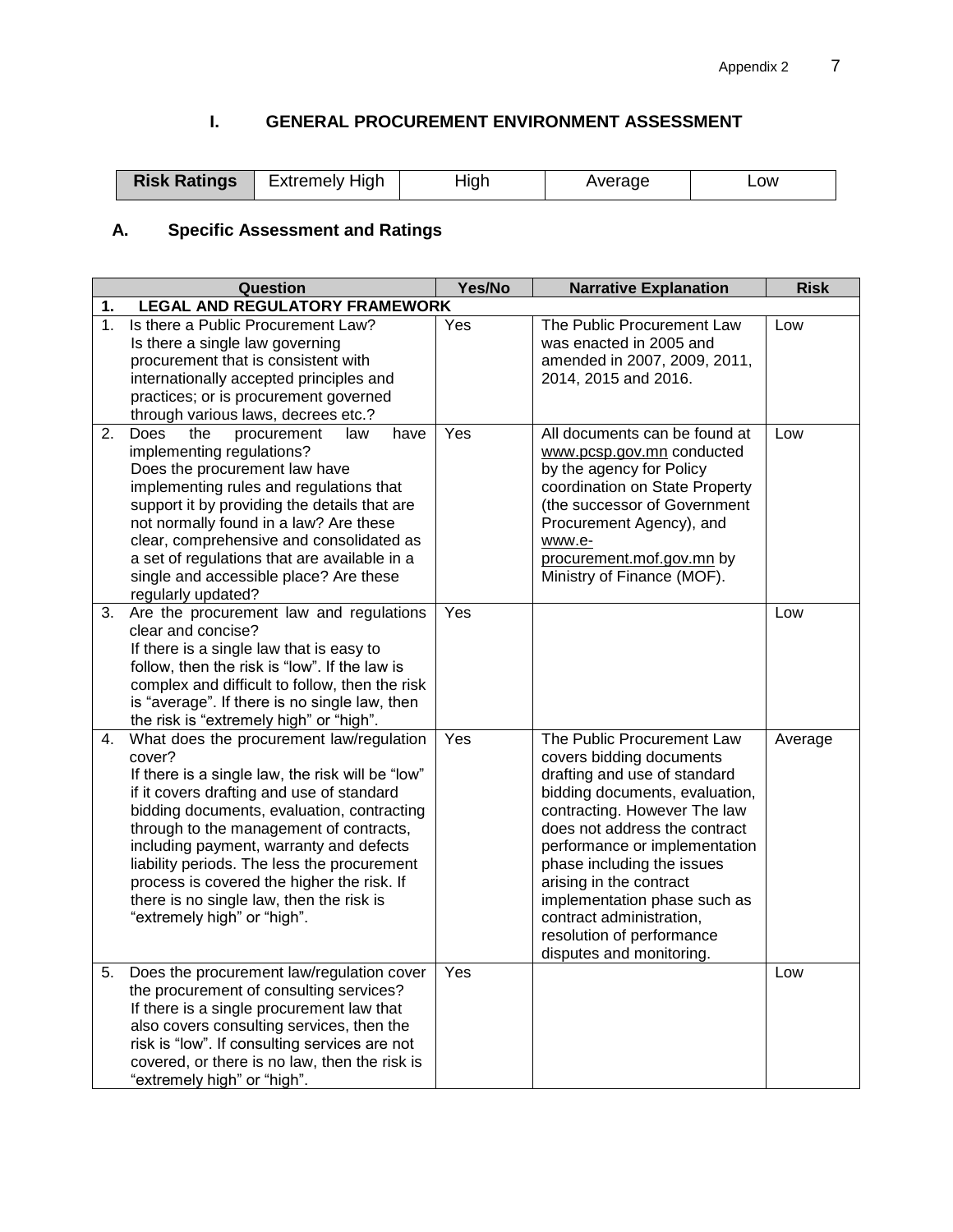|    | Question                                                                                                                                                                                                                                                                                                                                                                                                                                                                                                                                                               | Yes/No | <b>Narrative Explanation</b>                                                                                                                                                                                                                                                                                                                                                                                                                                                                                                             | <b>Risk</b> |
|----|------------------------------------------------------------------------------------------------------------------------------------------------------------------------------------------------------------------------------------------------------------------------------------------------------------------------------------------------------------------------------------------------------------------------------------------------------------------------------------------------------------------------------------------------------------------------|--------|------------------------------------------------------------------------------------------------------------------------------------------------------------------------------------------------------------------------------------------------------------------------------------------------------------------------------------------------------------------------------------------------------------------------------------------------------------------------------------------------------------------------------------------|-------------|
| 6. | law/regulation<br>Does<br>procurement<br>the<br>differentiate between processes for goods,<br>works and consulting services?<br>If there is a single law that deals<br>separately with consulting services, then<br>the risk is "low". If there is a single law that                                                                                                                                                                                                                                                                                                   | Yes    | The Public Procurement Law<br>provides a Chapter (Chapter 5)<br>specifically designed for the<br>procurement of consulting<br>services to differentiate this                                                                                                                                                                                                                                                                                                                                                                             | Average     |
|    | provides some differentiation, but the<br>processes are similar, then the risk is<br>"average". If there is no single law, or it<br>applies the same processes to consulting<br>services as for goods and works, then the<br>risk is "extremely high" or "high".                                                                                                                                                                                                                                                                                                       |        | from the procurement of goods<br>and works. Unlike procurement<br>of goods and works where<br>price is the predominant<br>criterion in the evaluation<br>process, the price of services<br>is often not considered as<br>important criterion in the<br>evaluation.<br>The qualification of the<br>consultants is most important<br>in the respect of evaluation of<br>consultancy services. Chapter<br>5 is intended to provide<br>procedures that reflect these<br>differences.                                                         |             |
| 7. | the<br>law/regulation<br>require<br>the<br>Does<br>advertisement<br>of<br>all<br>procurement<br>opportunities?<br>A "low" risk may be indicated if<br>advertisement is required for all<br>procurements above \$25,000. An<br>"average" risk may be indicated if<br>advertisement is required only for<br>procurements above \$100,000. A "high"<br>risk may be indicated if advertisement is<br>required for all procurements above a<br>threshold that is higher than \$100,000. An<br>"extremely high" risk should be indicated if<br>no advertisement is required. | Yes    | Threshold<br>Method<br>(MNT)<br>≤50,000,0<br>Shopping<br>$\mathbf{1}$<br>for goods<br>00<br>≤80,000,0<br>$\overline{2}$<br>Shopping<br>for works<br>00<br>≤50,000,0<br>3<br>Shopping<br>00<br>for<br>services<br>except<br>consulting<br>services<br>≤10,000,0<br>$\overline{4}$<br><b>Direct</b><br>00<br>contractin<br>g for<br>works and<br>goods<br>Consulting services are<br>required to be advertised<br>regardless of its budget. At the<br>current rate of exchange<br>$(1USD = 2460MNT),$<br>MNT80,000,000 equals<br>\$32,520. | Low         |
|    | 8. Are contract awards advertised?<br>The same thresholds as stated at A7<br>should be applied.                                                                                                                                                                                                                                                                                                                                                                                                                                                                        | Yes    | Yes, the same thresholds as<br>stated at response to A7 are<br>applied.                                                                                                                                                                                                                                                                                                                                                                                                                                                                  | Low         |
|    | 9. Are there restrictions on goods, works and<br>services on the basis of origin?<br>If there is no limitation, restriction and/or<br>preference scheme, then the risk is "low".<br>If there are restrictions or a national                                                                                                                                                                                                                                                                                                                                            | Yes    | Margin of preference for goods<br>originating in Mongolia is<br>provided in the Public<br>Procurement Law, Article 10.<br>The list of preferred goods that                                                                                                                                                                                                                                                                                                                                                                               | Average     |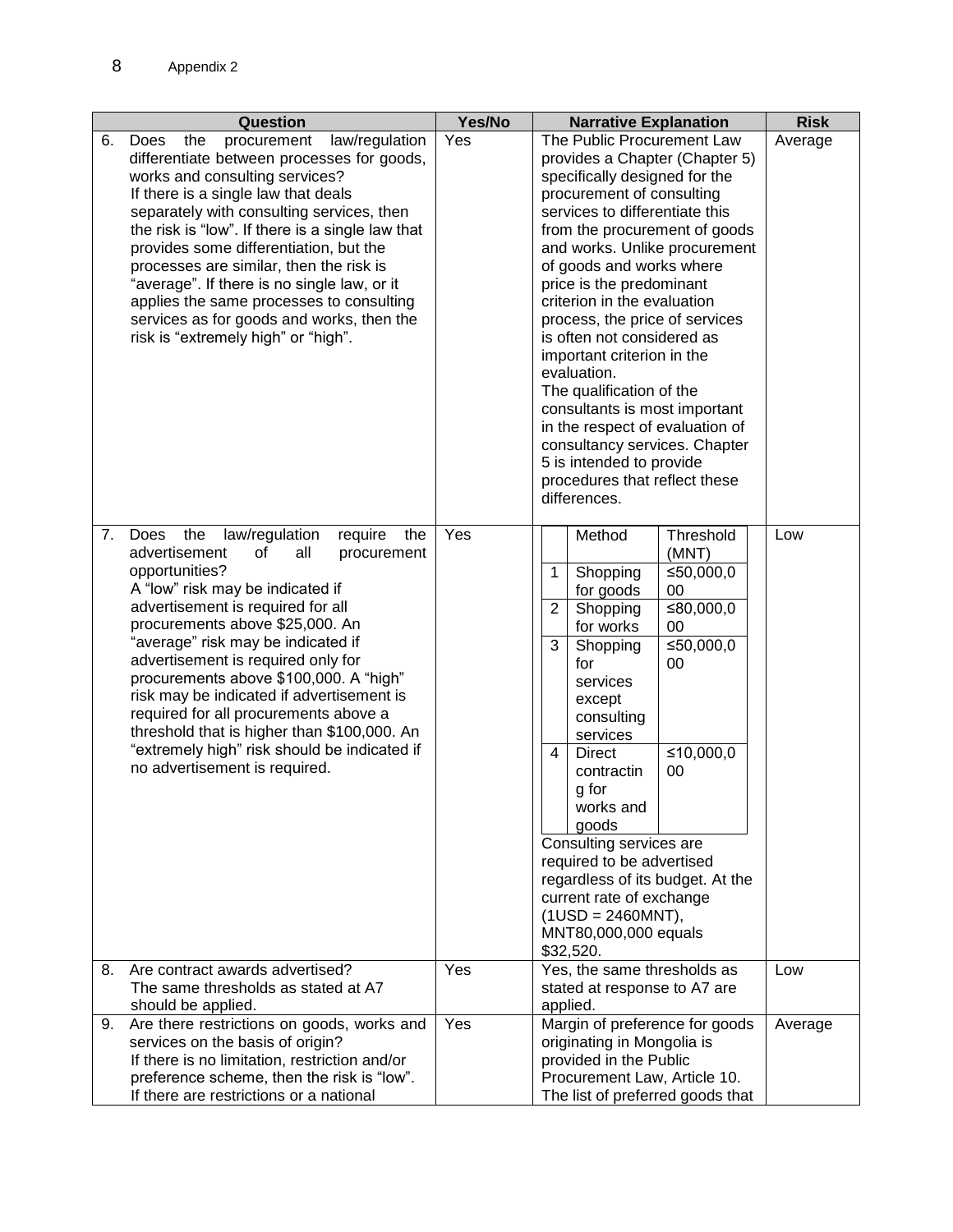| Question                                                                                                                                                                                                                                                                                                                                                                                                                          | Yes/No | <b>Narrative Explanation</b>                                                                                                                                                                                                                                                                                                                                                                                                                                                                                                                                                                                                                                              | <b>Risk</b> |
|-----------------------------------------------------------------------------------------------------------------------------------------------------------------------------------------------------------------------------------------------------------------------------------------------------------------------------------------------------------------------------------------------------------------------------------|--------|---------------------------------------------------------------------------------------------------------------------------------------------------------------------------------------------------------------------------------------------------------------------------------------------------------------------------------------------------------------------------------------------------------------------------------------------------------------------------------------------------------------------------------------------------------------------------------------------------------------------------------------------------------------------------|-------------|
| preference scheme, then the risk is<br>"average". If procurement is solely limited<br>to those of national origin, then the risk is<br>"extremely high" or "high".                                                                                                                                                                                                                                                                |        | can be produced and<br>originating in Mongolia is<br>enacted by the Government on<br>17 August 2015. Those listed<br>goods should only be bought<br>from national bidders.<br>The procuring entity may grant<br>a margin of preference to the<br>Bidder that offers to supply<br>only goods of Mongolian origin.<br>In this case the bid price is<br>discounted by 10%. Bidders<br>that offer to execute at least<br>50% of works independently or<br>the Bidder employs that largest<br>share of local labor, etc. and<br>then the bid price shall be<br>discounted subjectively by<br>7.5% for works executed by<br>bidders specified in provisions<br>of respectively. |             |
| 10. Does the procurement law or relevant<br>legislation<br>and<br>regulation<br>provide<br>acceptable provisions for the participation<br>of state-owned enterprises (SOEs)?<br>If an exception is given to SOEs that are<br>legally and financially autonomous and are<br>not dependent agencies of the<br>purchaser/employer, then the risk is "low".<br>Otherwise, the risk is "extremely high" or<br>"high".                  | No     | The Public Procurement Law<br>does not specify that SOEs<br>have to be legally and/or<br>financially autonomous. As per<br>Article 14.1.3, SOEs that are<br>dependent of the purchase /<br>employer will be disqualified if<br>they bid.                                                                                                                                                                                                                                                                                                                                                                                                                                  | High        |
| 11. Are there restrictions on the nationality of<br>bidders and consulting firms to be invited?<br>If there is no limitation, restriction and/or<br>preference scheme, then the risk is "low".<br>If there are nationality restrictions or a<br>national preference scheme, then the risk<br>is "average". If procurement is solely<br>limited to national firms and individuals,<br>then the risk is "extremely high" or "high". | Yes    | There is a restriction for foreign<br>bidders for the certain<br>thresholds.                                                                                                                                                                                                                                                                                                                                                                                                                                                                                                                                                                                              | Average     |
| 12. Are foreign bidders and consultants forced<br>to submit offers through or with local<br>partners?<br>If this is never required, then the risk is<br>"low". If this is required under certain<br>circumstances, then the risk is "average".<br>If this is always required, then the risk is<br>"extremely high" or "high".                                                                                                     | No     | It is not required by the law.<br>However through the bidding<br>documents, they can be<br>required to have local partner<br>or agency to qualify as lowest<br>evaluated bidder.                                                                                                                                                                                                                                                                                                                                                                                                                                                                                          | Average     |
| 13. Is there a domestic preference scheme?<br>If there is no scheme, then the risk is "low".<br>If it is applied in limited circumstances,<br>then the risk is "average". If a domestic<br>preference scheme is applied across the<br>board, then the risk is "extremely high" or<br>"high".                                                                                                                                      | Yes    | The procuring entity may grant<br>a margin of preference to the<br>Bidder that offers to supply<br>goods of Mongolian origin; and<br>whose bid price shall be<br>discounted by 10 percent for<br>goods of Mongolian origin and                                                                                                                                                                                                                                                                                                                                                                                                                                            | Average     |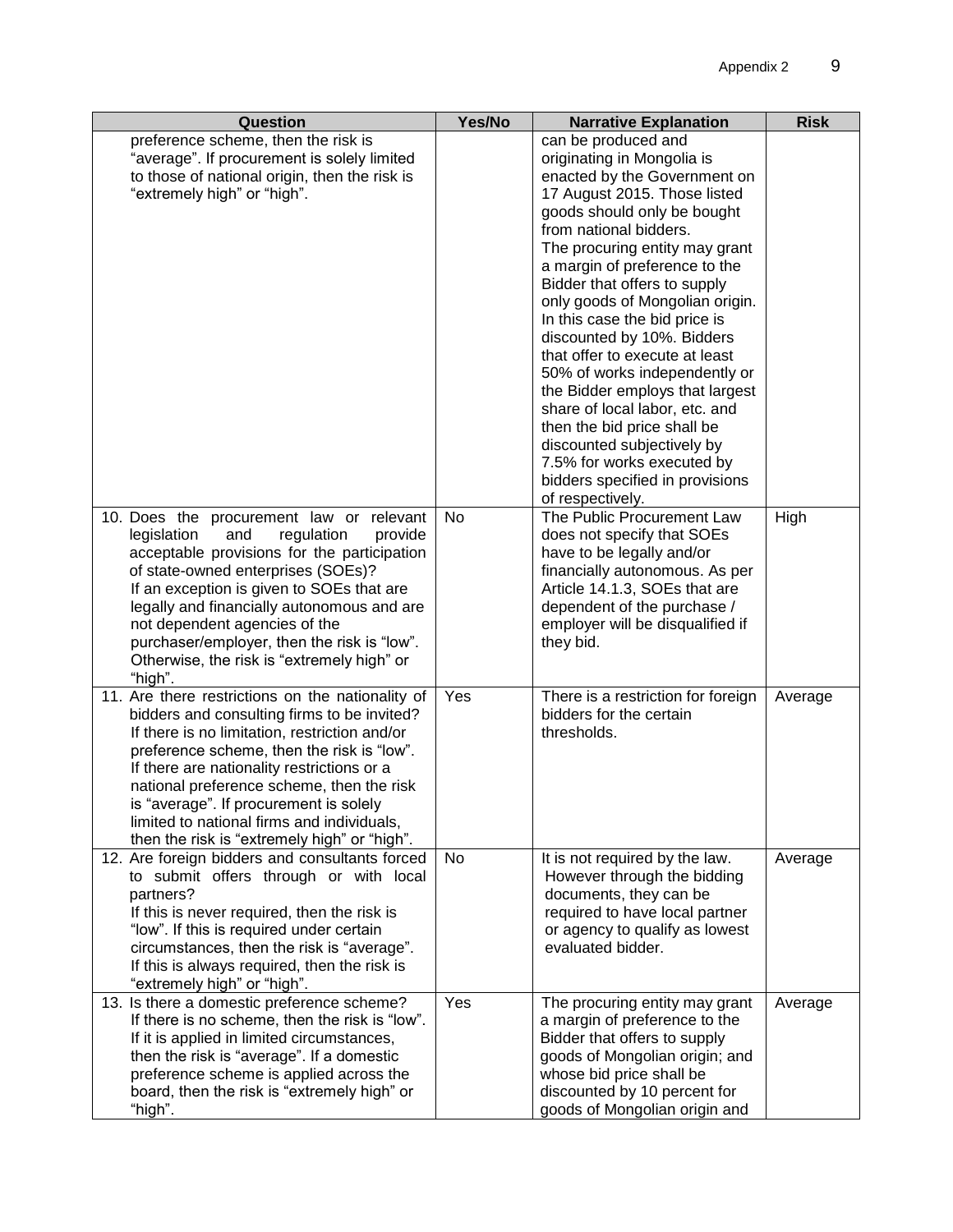| Question                                                                                                                                                                                                                                                                                                                                                                                                                                                                                                                      | Yes/No                 | <b>Narrative Explanation</b>                                                                                                                                                                                                                                                                                                                                                                                                                                                              | <b>Risk</b> |
|-------------------------------------------------------------------------------------------------------------------------------------------------------------------------------------------------------------------------------------------------------------------------------------------------------------------------------------------------------------------------------------------------------------------------------------------------------------------------------------------------------------------------------|------------------------|-------------------------------------------------------------------------------------------------------------------------------------------------------------------------------------------------------------------------------------------------------------------------------------------------------------------------------------------------------------------------------------------------------------------------------------------------------------------------------------------|-------------|
|                                                                                                                                                                                                                                                                                                                                                                                                                                                                                                                               |                        | by 7.5 percent for works<br>executed by bidders who<br>qualified for Article 10 of The<br>Public Procurement Law.                                                                                                                                                                                                                                                                                                                                                                         |             |
| 14. Is there a national standard mandated for<br>the use for quality control purposes?<br>If there are no mandated national<br>standards or if these have direct and<br>accessible international equivalents, then<br>the risk is "low". If there are mandated<br>national standards that have no<br>international equivalents, then the risk is<br>"high".                                                                                                                                                                   | Yes                    | Quality reference for technical<br>specifications is subject to<br>international standards<br>accepted in Mongolia. If such<br>standards do not exist, subject<br>to national standards, technical<br>requirements, regulations, and<br>instructions as per Article 11 of<br>Public Procurement Law; The<br>Law of Standards and Quality<br>Management is enacted and is<br>being implemented since 1994.                                                                                 | Low         |
| 15. Are any agencies or parts of public<br>expenditure exempt from the procurement<br>law/regulation?<br>If yes, such as defense equipment, then<br>the risk may range from "average" to<br>"extremely high", depending on the extent<br>of the exemption. For example, if an<br>exemption is outrightly granted to<br>medicines, text books or other similar<br>commodities, then the risk is "extremely<br>high".                                                                                                           | Yes                    | Such as (a) defense<br>equipment (b) procurement of<br>works and services related to<br>repair and maintenance of<br>national automobile roads<br>undertaken by state-owned<br>enterprises, (c) procurement<br>related to Development Bank<br>of Mongolia (d) Goods, works,<br>services of Central Election<br>Committee as stated at<br>Election Law, Article 38.1 (e)<br>Goods, works, services of<br>"Future assets" corporation<br>are exempt from the<br>procurement Law/regulation. | High        |
| 16. Is the default method for procurement open<br>competition?<br>If yes, then the risk is "low". If no, or if it is<br>not clearly established, then the risk may<br>be "extremely high" or "high".                                                                                                                                                                                                                                                                                                                          | Yes                    | The open procurement<br>procedure shall be applied to<br>procurement of goods, works<br>and/or services whose cost<br>estimates exceed the threshold<br>values set forth in R7. The law<br>provides certain thresholds to<br>open advertisement.                                                                                                                                                                                                                                          | Low         |
| 17. Is open competition easily avoided?<br>If avoidance requires the approval of an<br>oversight agency, then the risk is "low". If<br>open competition can be avoided by senior<br>management decision, then the risk is<br>"average". If the Public Procurement<br>Law/regulation allows the avoidance of<br>open competition above a certain national<br>threshold on the basis of circumstances<br>that are not in response to natural<br>disasters, i.e. simple urgency, then the risk<br>is "extremely high" or "high". | No                     | The open procurement<br>procedure can be avoided for<br>the goods works and/or<br>services whose cost estimates<br>did not exceed certain<br>threshold value and plus<br>urgency or some other<br>conditions to be met.                                                                                                                                                                                                                                                                   | Average     |
| law/regulation<br>18. Does<br>procurement<br>the<br>require pre-qualification?                                                                                                                                                                                                                                                                                                                                                                                                                                                | Only for<br>complex or | The procuring entity may<br>conduct a pre-qualification<br>prior to bid submission for the                                                                                                                                                                                                                                                                                                                                                                                                | Low         |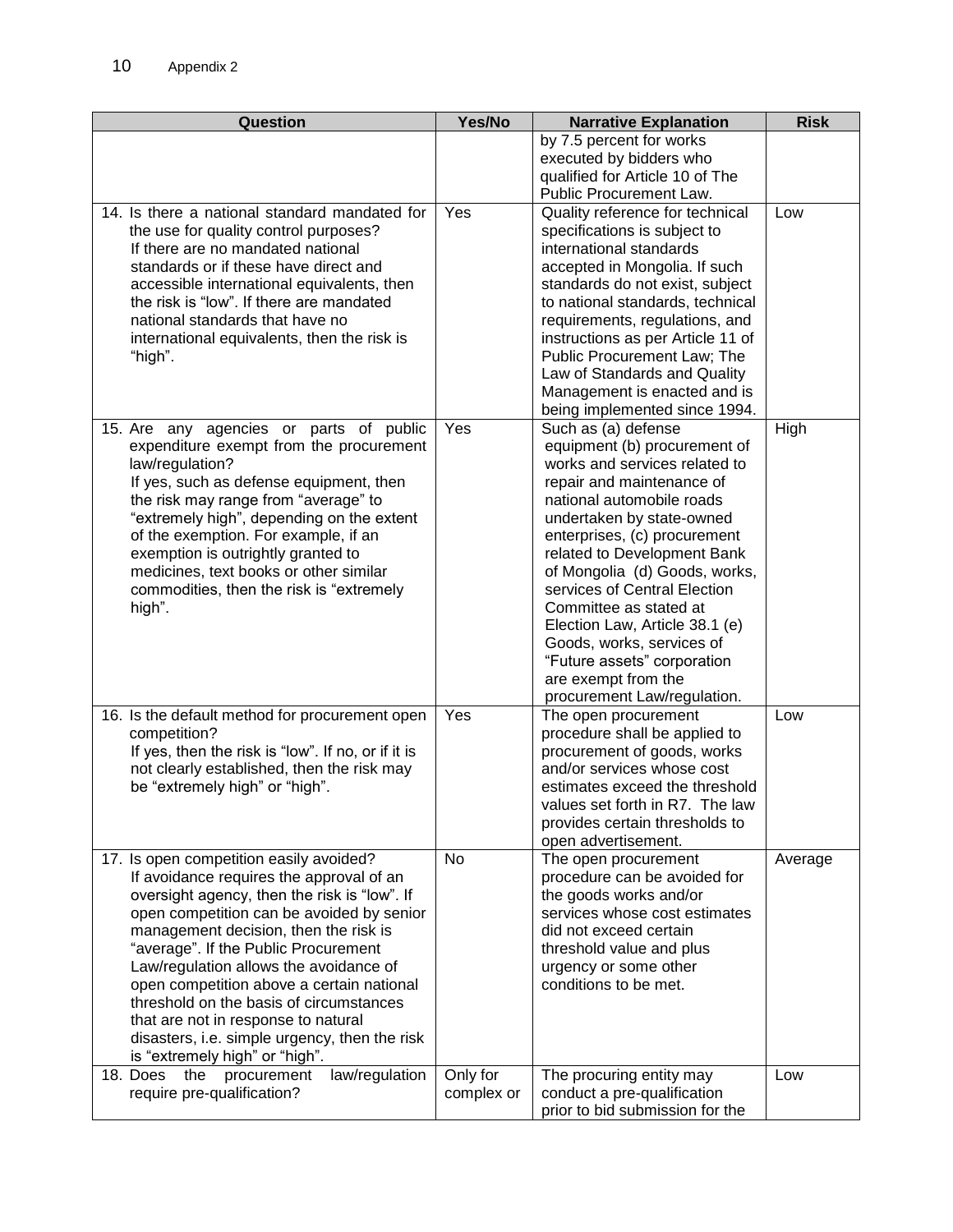| Question                                                                                                                                                                                                                                                                                                                                                                                                                                                                                                                                            | Yes/No                  | <b>Narrative Explanation</b>                                                                                                                                                                                                                                                                                                                                                                                                                                                                                                                                                                                                                                                                       | <b>Risk</b> |
|-----------------------------------------------------------------------------------------------------------------------------------------------------------------------------------------------------------------------------------------------------------------------------------------------------------------------------------------------------------------------------------------------------------------------------------------------------------------------------------------------------------------------------------------------------|-------------------------|----------------------------------------------------------------------------------------------------------------------------------------------------------------------------------------------------------------------------------------------------------------------------------------------------------------------------------------------------------------------------------------------------------------------------------------------------------------------------------------------------------------------------------------------------------------------------------------------------------------------------------------------------------------------------------------------------|-------------|
| If it is only for complex or high value<br>contracts, then the risk is "low". If no pre-<br>qualification is allowed, then the risk is<br>"average". If it applies to all contracts, then<br>the risk is "high".                                                                                                                                                                                                                                                                                                                                    | high value<br>contracts | purpose of assessing the<br>capacity of bidders. The Public<br>Procurement Law provides<br>procedures for prequalification<br>of suppliers and contractors at<br>early stages of procurement<br>proceedings. This requires<br>reconfirmation at later stages<br>of the qualifications of<br>suppliers and contractors that<br>had been pre-qualified.                                                                                                                                                                                                                                                                                                                                              |             |
| 19. Does<br>the<br>procurement<br>law/regulation<br>require the pre-registration of bidders?<br>If no pre-registration is required, then the<br>risk is "low". If it is only required for special<br>types of goods, such as medicines, then<br>the risk is "average". If yes, then the risk is<br>"extremely high" or "high".                                                                                                                                                                                                                      | No                      | For the purpose of expanding<br>the scope of bidders, engaging<br>broad competition and<br>providing detailed information<br>to the procuring entity, MOF<br>maintains a database/register<br>of legal entities and individuals<br>interested in participating in the<br>procurement. A legal entity<br>and/or individual may apply for<br>a registration by submitting<br>information on the type of<br>operations, capability and<br>qualification at any time. The<br>registration status of bidders<br>does not limit their rights to<br>participate in the bidding and<br>the parties who are registered<br>in the database will not have<br>an advantage over those who<br>did not register. | Low         |
| 20. Does<br>the<br>procurement<br>law/regulation<br>mandate the use of standard documents?<br>If it does and there are documents for<br>goods, works and consultants services,<br>then the risk is "low". If it is required just for<br>only two of the three procurement types<br>then the risk is "average". If it is required<br>for only one of the procurement types, or it<br>is required but no documents have yet<br>been issued, then the risk is "high". If<br>standard documents are not required, then<br>the risk is "extremely high". | Yes                     | The standard documents are<br>used for all procurements. The<br>procuring entity shall prepare<br>bidding documents pursuant to<br>standard bidding documents,<br>contract templates, other<br>procedures and methodology<br>pertaining to bid. Use of them<br>is mandatory allowing small<br>necessary project specific<br>changes.                                                                                                                                                                                                                                                                                                                                                               | Low         |
| 21. Have these standard documents been<br>approved for use on ADB projects?<br>If yes, then the risk is "low". If some, but<br>not all, then the risk is "average". If no,<br>then the risk is "extremely high" or "high".                                                                                                                                                                                                                                                                                                                          | Yes                     | On October 2010, Asian<br>Development Bank (ADB)<br>reviewed and approved NCB<br>Standard bidding documents of<br>works and goods for the use of<br>ADB funded projects. These<br>are updated on 28 June 2016.<br>Necessary changes were<br>made to the Government<br>standard bidding documents<br>such as ADB anticorruption                                                                                                                                                                                                                                                                                                                                                                     | Low         |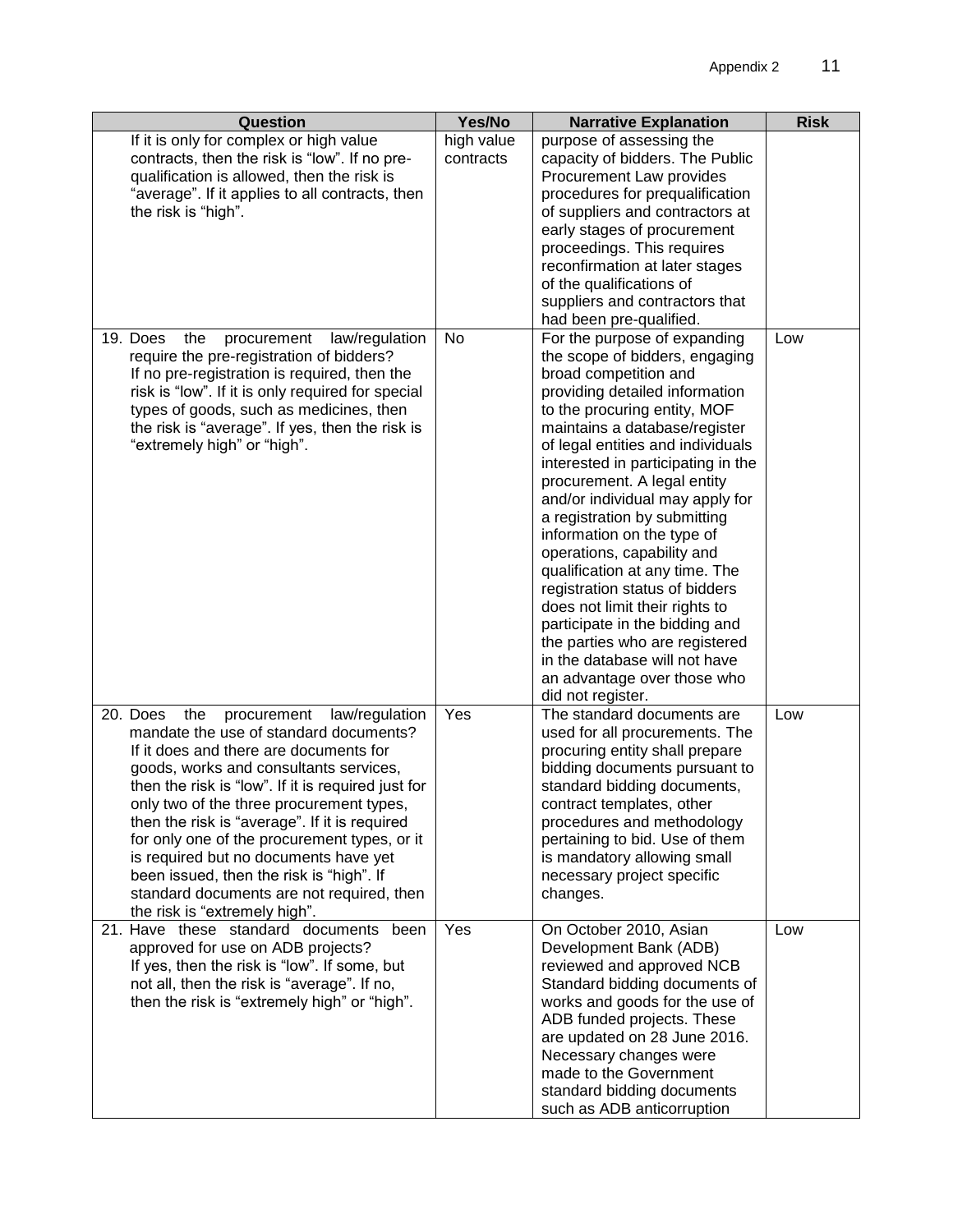| Question                                                                                                                                                                                                                                                                                                                                                                                                                                                                                                                                                                                                                                                                                                        | Yes/No | <b>Narrative Explanation</b>                                                                                                                                                                                                                                                                                                                                                                                                                                                                                                                                                                                                                                                                                                                      | <b>Risk</b> |
|-----------------------------------------------------------------------------------------------------------------------------------------------------------------------------------------------------------------------------------------------------------------------------------------------------------------------------------------------------------------------------------------------------------------------------------------------------------------------------------------------------------------------------------------------------------------------------------------------------------------------------------------------------------------------------------------------------------------|--------|---------------------------------------------------------------------------------------------------------------------------------------------------------------------------------------------------------------------------------------------------------------------------------------------------------------------------------------------------------------------------------------------------------------------------------------------------------------------------------------------------------------------------------------------------------------------------------------------------------------------------------------------------------------------------------------------------------------------------------------------------|-------------|
|                                                                                                                                                                                                                                                                                                                                                                                                                                                                                                                                                                                                                                                                                                                 |        | practices and ADB member                                                                                                                                                                                                                                                                                                                                                                                                                                                                                                                                                                                                                                                                                                                          |             |
|                                                                                                                                                                                                                                                                                                                                                                                                                                                                                                                                                                                                                                                                                                                 |        | country scheme.                                                                                                                                                                                                                                                                                                                                                                                                                                                                                                                                                                                                                                                                                                                                   |             |
| 22. Is there a national procurement manual or<br>guide?<br>If an omnibus procurement manual or                                                                                                                                                                                                                                                                                                                                                                                                                                                                                                                                                                                                                  | Yes    | Procurement manuals or<br>guides can be found at<br>https://e-                                                                                                                                                                                                                                                                                                                                                                                                                                                                                                                                                                                                                                                                                    | Low         |
| guide exists, then the risk is "low". If a<br>manual exists, but it is out of date or is not<br>widely used / distributed, then the risk is<br>"average". If there is no manual, then the<br>risk is "extremely high" or "high".<br><b>INSTITUTIONAL FRAMEWORK</b><br>2.                                                                                                                                                                                                                                                                                                                                                                                                                                        |        | procurement.mof.gov.mn/?lid=<br>396&f=newpage&id=2&t=legis.                                                                                                                                                                                                                                                                                                                                                                                                                                                                                                                                                                                                                                                                                       |             |
| 23. Which body oversees public procurement?                                                                                                                                                                                                                                                                                                                                                                                                                                                                                                                                                                                                                                                                     | Yes    | MOF shall administer the                                                                                                                                                                                                                                                                                                                                                                                                                                                                                                                                                                                                                                                                                                                          | Low         |
| If there is a regulatory body at an<br>adequate level in government, and<br>financing is secured by the legal/regulatory<br>framework, then the risk is "low". If the<br>body is at an adequate level, but financing<br>is subject to administrative decisions and<br>can be changed easily, then the risk is<br>"average". If the level of the body is too<br>low or financing is inadequate for proper<br>discharge of its responsibilities, then the<br>risk is "high". If there is no body, or the<br>body is too low with no independence to<br>perform its obligations, then the risk is<br>"extremely high".                                                                                             |        | Government policy, practice,<br>and oversight on procurement<br>in accordance with the Public<br>Procurement Law.                                                                                                                                                                                                                                                                                                                                                                                                                                                                                                                                                                                                                                 |             |
| 24. What powers does the oversight body<br>have?<br>The rating may range from "low" to<br>extremely high", depending on whether the<br>body exercises all, some, a few or none of<br>the following responsibilities: providing<br>advice to contracting entities, drafting<br>amendments to the legal/regulatory<br>framework, monitoring public procurement,<br>providing procurement information,<br>managing statistical databases, reporting<br>on procurement to other parts of<br>government, developing/supporting the<br>implementation of initiatives for<br>improvements to the public procurement<br>system, and providing implementation<br>tools and documents to support capacity<br>development. | Yes    | As per Article 52 of Public<br>Procurement Law, Ministry of<br>Finance (MOF) shall<br>administer the government<br>policy, practice, and oversight<br>on procurement in accordance<br>with the law including:<br>enhance procurement<br>legislation;<br>provide professional and<br>practical advice to the<br>procuring entity on<br>procurement matters;<br>draft and adopt, if the law<br>provides for, policies and<br>procedures, guidelines,<br>instructions, manuals and<br>standard documents<br>pertaining to procurement;<br>annually report to the<br>$\bullet$<br>Government on<br>implementation of<br>procurement legislation;<br>oversee and assess the<br>procuring entity's<br>compliance to relevant<br>procurement procedures; | Low         |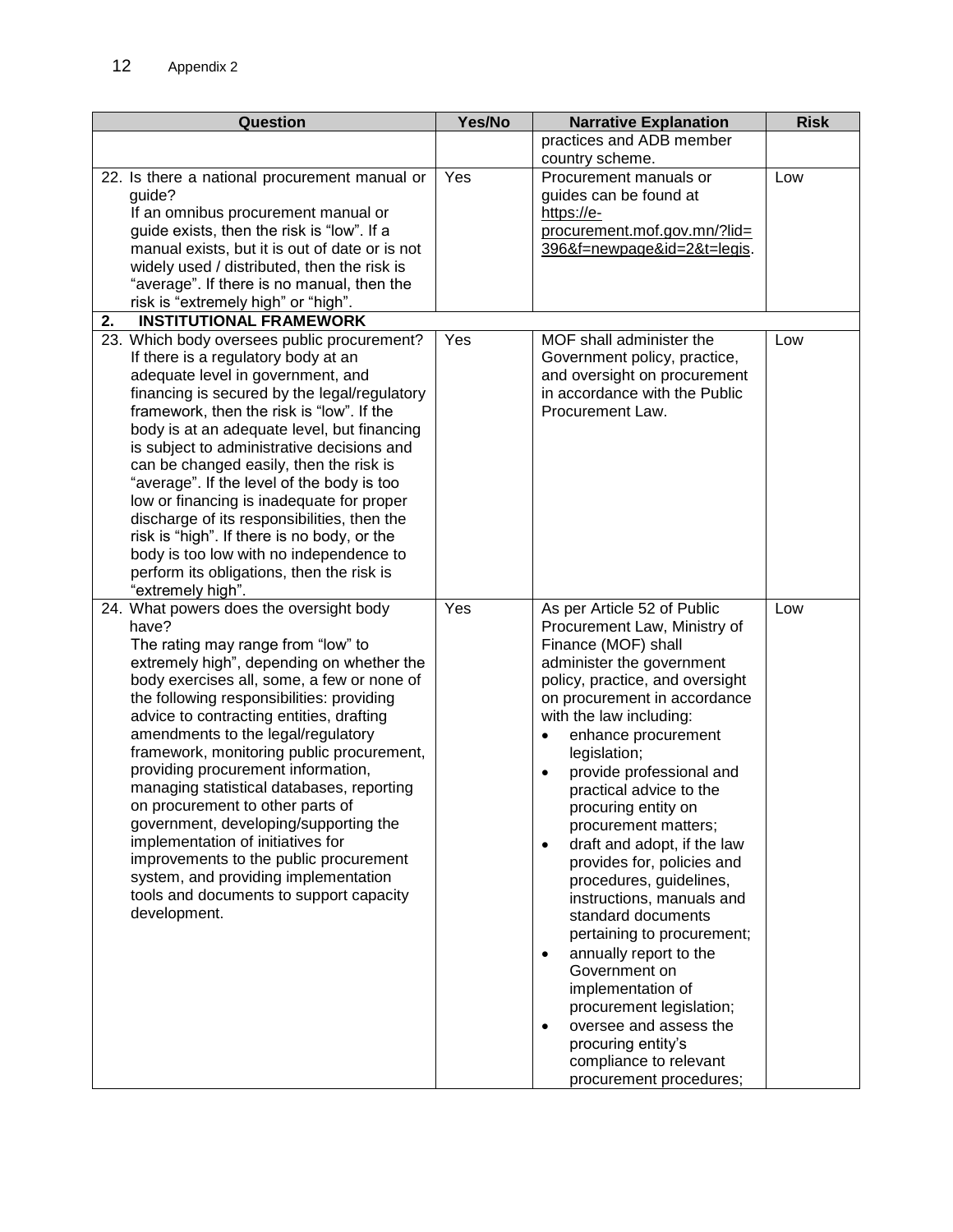| Question                                                                                                                                                                                                                                                                                                                                                                                                                                  | Yes/No | <b>Narrative Explanation</b>                                                                                                                                                                                                                                                                                                                                                                                                                                                                                                                    | <b>Risk</b> |
|-------------------------------------------------------------------------------------------------------------------------------------------------------------------------------------------------------------------------------------------------------------------------------------------------------------------------------------------------------------------------------------------------------------------------------------------|--------|-------------------------------------------------------------------------------------------------------------------------------------------------------------------------------------------------------------------------------------------------------------------------------------------------------------------------------------------------------------------------------------------------------------------------------------------------------------------------------------------------------------------------------------------------|-------------|
|                                                                                                                                                                                                                                                                                                                                                                                                                                           |        | consolidate procuring<br>$\bullet$<br>entity's reports, create and<br>maintain a national<br>database of procurements,<br>issue consolidated reports<br>and data;<br>entertain complaints from<br>$\bullet$<br>bidders in accordance with<br>this law;<br>provide recommendations<br>٠<br>and opinions on particular<br>issues pertaining to the<br>implementation of this law<br>upon request from legal<br>and supervision<br>authorities;<br>etc.                                                                                            |             |
| 25. Is there a nationwide procurement training<br>plan?<br>If procurement trainings are regularly<br>implemented nationwide and needs are<br>regularly assessed, then the risk is "low". If<br>there is an existing program, but it is<br>insufficient to meet national needs, then<br>the risk is "high". If there is no formal<br>training program, then the risk is<br>"extremely high". Consider also the<br>existence of a helpdesk. | No     |                                                                                                                                                                                                                                                                                                                                                                                                                                                                                                                                                 | High        |
| 26. Is there a procurement accreditation or<br>professionalization program?<br>If there is an externally recognized<br>program, then the risk is "low". If it is a<br>government sponsored program, then the<br>risk is "average". If there is no<br>accreditation or professionalization<br>program, then the risk is "high".                                                                                                            | Yes    | Training is conducted by the<br>external organization.<br>However, final accreditation<br>exam is conducted by<br>Government agency.                                                                                                                                                                                                                                                                                                                                                                                                            | Average     |
| 27. Are major<br>projects identified<br>within<br>agencies' appropriations or budgets?<br>If yes, then the risk is "low". If no, but a<br>system is in place for the ring-fencing of<br>project funds, then the risk is "average". If<br>neither condition exists, then the risk is<br>"high".                                                                                                                                            | Yes    | Authorized bodies and budget<br>governors shall be responsible<br>for the budget planning,<br>approval, implementation and<br>reporting processes. Under<br>his/her area of responsibility<br>prepare investment project<br>proposals within the annual<br>budget ceiling in line with all<br>types of financial sources for<br>the budget year and the<br>medium-term; and maintain<br>normal operation of budgetary<br>entities and agencies under<br>his/her area of responsibility;<br>prepare and submit program<br>performance and budget | Low         |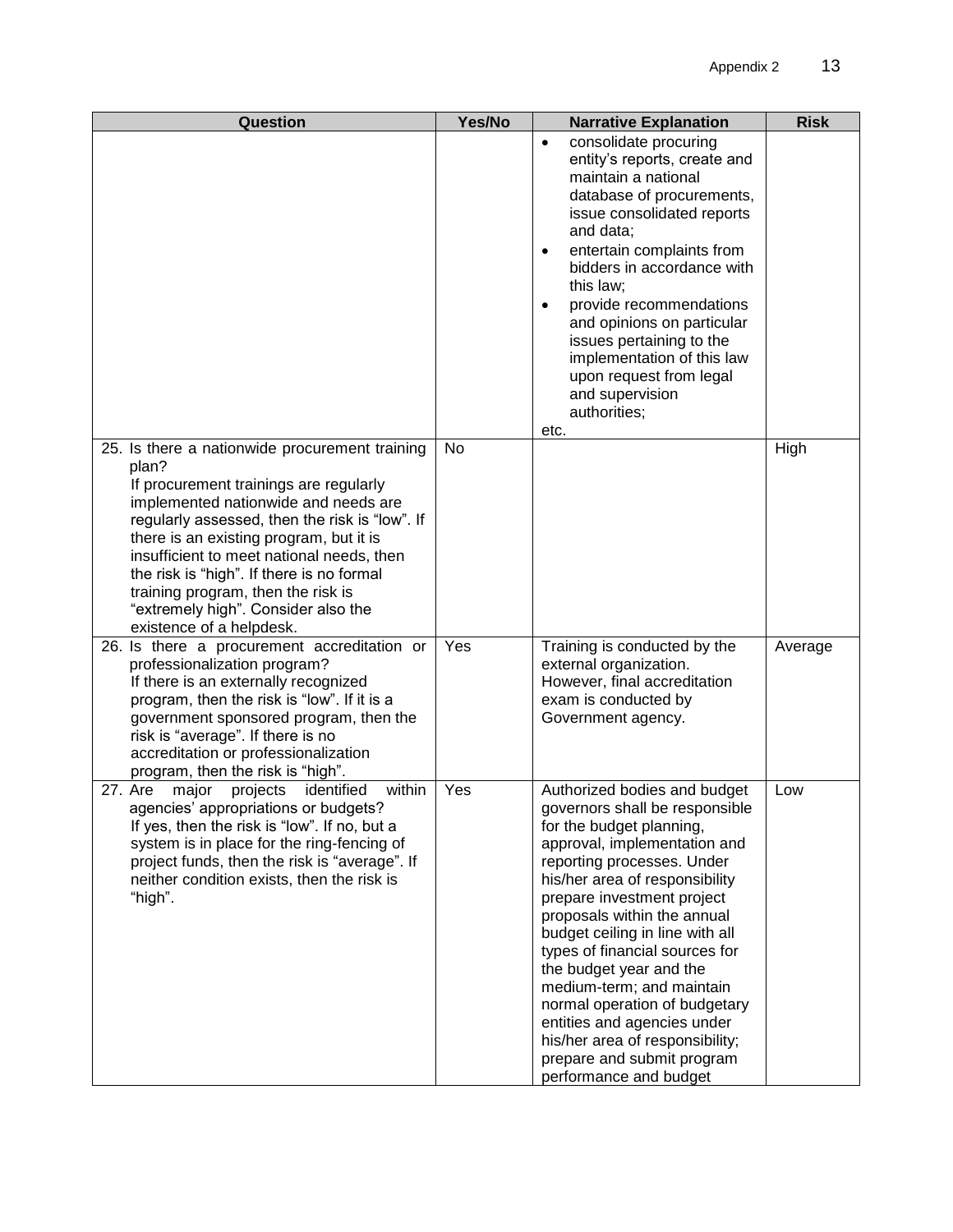| <b>Question</b>                                                                                                                                                                                                                                                                                                                                                                                                                                           | Yes/No | <b>Narrative Explanation</b>                                                                                                                                                                                                                                                                                                                                                                                                                                                                                                                                                                                                                                                                                                                                                                                                                                                                                                                                                                                                                                                                                                              | <b>Risk</b> |
|-----------------------------------------------------------------------------------------------------------------------------------------------------------------------------------------------------------------------------------------------------------------------------------------------------------------------------------------------------------------------------------------------------------------------------------------------------------|--------|-------------------------------------------------------------------------------------------------------------------------------------------------------------------------------------------------------------------------------------------------------------------------------------------------------------------------------------------------------------------------------------------------------------------------------------------------------------------------------------------------------------------------------------------------------------------------------------------------------------------------------------------------------------------------------------------------------------------------------------------------------------------------------------------------------------------------------------------------------------------------------------------------------------------------------------------------------------------------------------------------------------------------------------------------------------------------------------------------------------------------------------------|-------------|
|                                                                                                                                                                                                                                                                                                                                                                                                                                                           |        | execution reports to the                                                                                                                                                                                                                                                                                                                                                                                                                                                                                                                                                                                                                                                                                                                                                                                                                                                                                                                                                                                                                                                                                                                  |             |
|                                                                                                                                                                                                                                                                                                                                                                                                                                                           |        | Cabinet Meeting.                                                                                                                                                                                                                                                                                                                                                                                                                                                                                                                                                                                                                                                                                                                                                                                                                                                                                                                                                                                                                                                                                                                          |             |
| 28. Is the procurement cycle tied to an annual<br>budgeting cycle, i.e. can procurement<br>activity only commence once a budget is<br>approved?<br>If yes and a medium-term expenditure<br>framework is in place, then the risk is<br>"low". If an activity may start up to, but<br>excluding contract award, then the risk is<br>"average". If the procurement cycle is not<br>tied to an annual budget, then the risk is<br>"extremely high" or "high". | Yes    | The procurement cycle is tied<br>to an annual budgeting cycle<br>and a medium-term<br>expenditure framework is in<br>place.                                                                                                                                                                                                                                                                                                                                                                                                                                                                                                                                                                                                                                                                                                                                                                                                                                                                                                                                                                                                               | Low         |
| 29. Once an appropriation or budget is<br>approved, will funds be placed with the<br>agency or can the agency draw them down<br>at will?<br>If yes, then the risk is "low". If not, such as<br>when additional bureaucratic controls are<br>imposed (such as a cash release system),<br>then the risk is "extremely high" or "high".                                                                                                                      | No     | The procuring entity shall<br>formulate the procurement<br>plan of goods, services or<br>works along with the draft<br>budget and submit to his/her<br>budget governor.<br>The budget governor shall<br>finalize and integrate the draft<br>procurement plan of goods,<br>works or services in line with<br>his/her budget scope and<br>submit to the State<br>administrative body for<br>budgetary issues (MOF).<br>The budget governor shall<br>submit the order for procuring<br>goods, works, services along<br>with cost estimate, technical<br>specifications, drawing, and<br>feasibility study to the<br><b>Government Procurement</b><br>Agency of Mongolia within 10<br>days following the budget<br>approval.<br>The budget governor and the<br><b>Government Procurement</b><br>Agency of Mongolia shall<br>approve the procuring entity's<br>procurement plan and submit<br>to The state administrative<br>body for budgetary issues<br>(MOF) within 10 days following<br>the budget approval.<br>The procuring entity shall<br>disclose the procurement plan<br>publicly through mass media<br>within 30 days following the | High        |
|                                                                                                                                                                                                                                                                                                                                                                                                                                                           |        | budget approval.                                                                                                                                                                                                                                                                                                                                                                                                                                                                                                                                                                                                                                                                                                                                                                                                                                                                                                                                                                                                                                                                                                                          |             |
| 30. Is there a nationwide system for collecting<br>disseminating<br>procurement<br>and                                                                                                                                                                                                                                                                                                                                                                    | Yes    | Established database of<br>procurement management,                                                                                                                                                                                                                                                                                                                                                                                                                                                                                                                                                                                                                                                                                                                                                                                                                                                                                                                                                                                                                                                                                        | Low         |
| information, including tender invitations,                                                                                                                                                                                                                                                                                                                                                                                                                |        | supervision, and analysis, and<br>actual procurements taking                                                                                                                                                                                                                                                                                                                                                                                                                                                                                                                                                                                                                                                                                                                                                                                                                                                                                                                                                                                                                                                                              |             |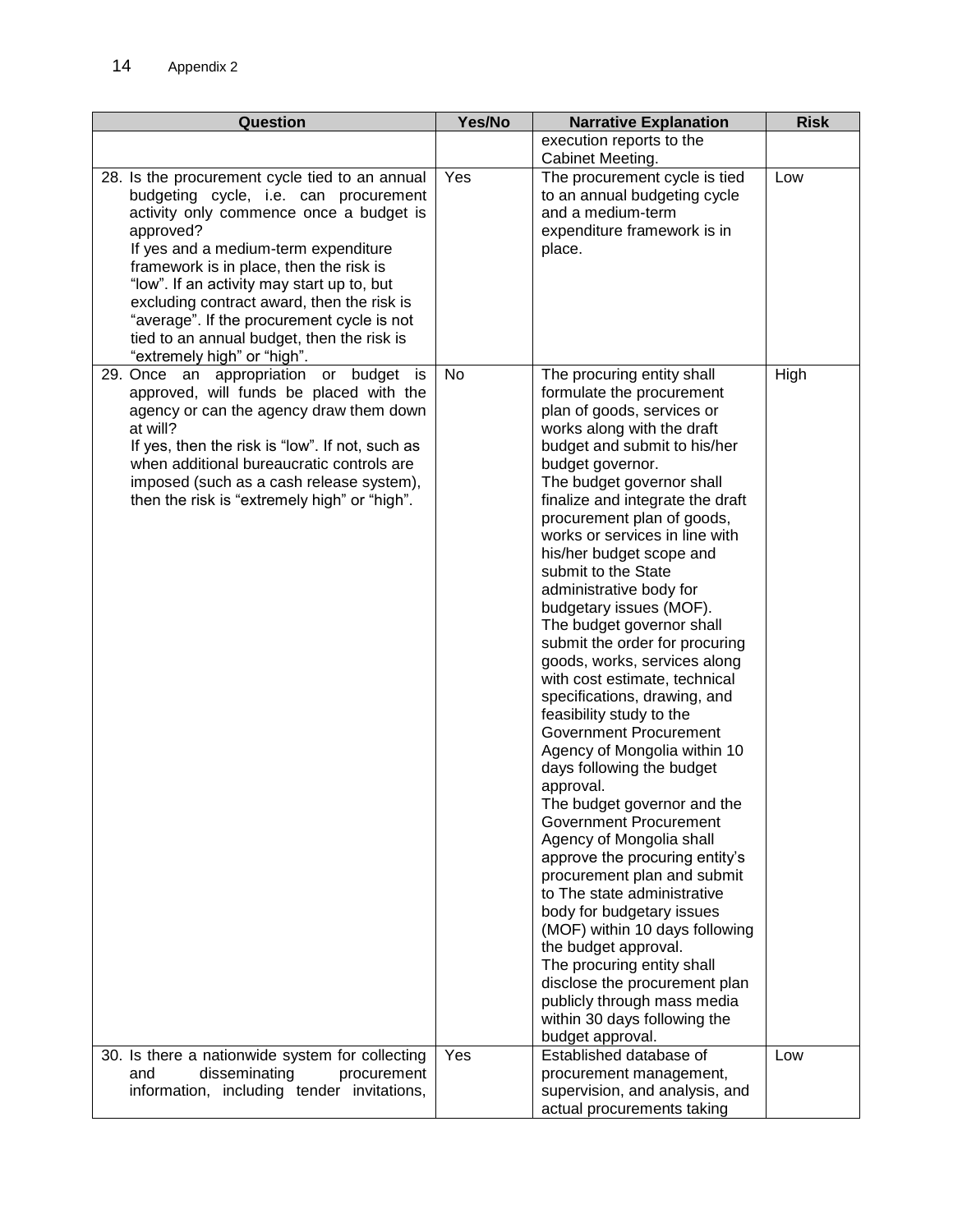| Question                                                                                   | Yes/No | <b>Narrative Explanation</b>                                | <b>Risk</b> |
|--------------------------------------------------------------------------------------------|--------|-------------------------------------------------------------|-------------|
| requests for proposals, and contract award                                                 |        | place nation-wide and                                       |             |
| information?                                                                               |        | available publicly for use at                               |             |
| If there is an integrated information system                                               |        | www.tender.gov.mn and                                       |             |
| that provides up-to-date information and is                                                |        | www.pcsp.gov.mn, www.e-                                     |             |
| easily accessible at no or minimum cost,                                                   |        | procurement.gov.mn.                                         |             |
| then the risk is "low". If there is such an                                                |        | The procuring entity shall also                             |             |
| integrated information system that covers<br>majority of contracts, but access is limited, |        | advertise the invitation to<br>particular tender in a daily |             |
| then the risk is "average". If there is a                                                  |        | newspaper, other forms of                                   |             |
| system, but it only provides information on                                                |        | mass media and where                                        |             |
| some of the contracts and is not easily                                                    |        | appropriate, the invitation to                              |             |
| accessible, then the risk is "high". If there                                              |        | tender must be advertised by                                |             |
| is no procurement information system,                                                      |        | disclose important details. For                             |             |
| except for some individual agency                                                          |        | works contracts whose value                                 |             |
| systems, then the risk is "extremely high".                                                |        | exceeds MNT1,000,000,001                                    |             |
|                                                                                            |        | and goods contracts whose                                   |             |
|                                                                                            |        | value exceeds                                               |             |
|                                                                                            |        | MNT100,000,001, the                                         |             |
|                                                                                            |        | advertisement should be                                     |             |
|                                                                                            |        | placed in an international<br>publication.                  |             |
|                                                                                            |        | <b>Public Procurement Law</b>                               |             |
|                                                                                            |        | requires the procuring entity to                            |             |
|                                                                                            |        | give an adequate and equal                                  |             |
|                                                                                            |        | time to prepare and submit                                  |             |
|                                                                                            |        | their bids. In the open bidding                             |             |
|                                                                                            |        | procedure, there shall be a                                 |             |
|                                                                                            |        | minimum time limit of 30 days                               |             |
|                                                                                            |        | before the deadline for the                                 |             |
|                                                                                            |        | submission of bids and in                                   |             |
|                                                                                            |        | limited tendering minimum of                                |             |
|                                                                                            |        | 15 days. For online                                         |             |
|                                                                                            |        | procurement, MOF enacted<br>the E-tendering guidelines on   |             |
|                                                                                            |        | 11 January 2011.                                            |             |
| 31. When an agency is implementing a project                                               | No     |                                                             | Low         |
| using funds from the national budget, are                                                  |        |                                                             |             |
| experiences/reports<br>there<br>aeneral<br>ot                                              |        |                                                             |             |
| funding delays that significantly hamper                                                   |        |                                                             |             |
| procurement?                                                                               |        |                                                             |             |
| If no, then the risk is low. If yes, then the                                              |        |                                                             |             |
| risk is "extremely high" or "high".                                                        |        |                                                             |             |
| 32. Is consolidated historical procurement data                                            | Yes    | The consolidated historical                                 | Low         |
| available to the public?<br>If yes, then the risk is "low". If the data is                 |        | procurement data available to                               |             |
| too much or too little, then the risk is                                                   |        | the public at https://e-<br>procurement.mof.gov.mn/?mo      |             |
| "average". If none, then the risk is                                                       |        | nth=&f=statistic&year=2006.                                 |             |
| "extremely high" or "high".                                                                |        | The data is consolidated since                              |             |
|                                                                                            |        | 2006.                                                       |             |
| law/regulation<br>33. Does<br>the<br>require<br>the                                        | Yes    | According to Public                                         | Low         |
| nationwide<br>collection<br>of<br>statistics<br>on                                         |        | Procurement Law, MOF has                                    |             |
| procurement?                                                                               |        | responsibility to maintain the                              |             |
| If yes and statistics are actually collected,                                              |        | collection of statistics. The                               |             |
| then the risk is "low". If yes, but data is not                                            |        | consolidated historical                                     |             |
| collected or used, then the risk is                                                        |        | procurement data available to                               |             |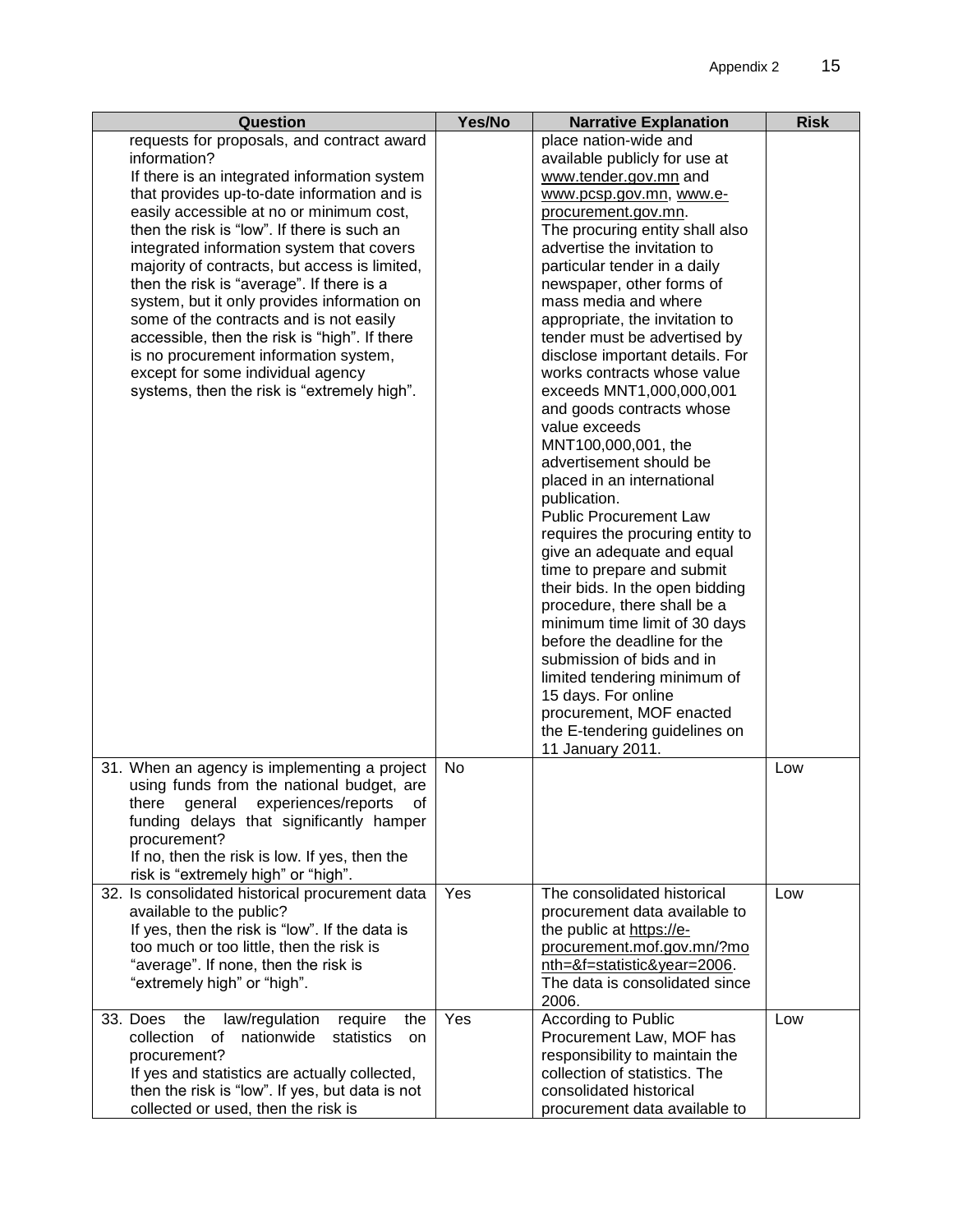| Question                                                                                | Yes/No | <b>Narrative Explanation</b>        | <b>Risk</b> |
|-----------------------------------------------------------------------------------------|--------|-------------------------------------|-------------|
| "average". If there is no requirement, then                                             |        | the public at https://e-            |             |
| the risk is "extremely high" or "high".                                                 |        | procurement.mof.gov.mn/?mo          |             |
|                                                                                         |        | nth=&f=statistic&year=2006.         |             |
|                                                                                         |        | The data is consolidated since      |             |
|                                                                                         |        | 2006.                               |             |
| 3.<br>PROCUREMENT MARKET AND OPERATIONS                                                 |        |                                     |             |
| 34. Do formal mechanisms exist to encourage                                             | No     | The Public Procurement Law          | Average     |
| dialogue and partnerships between the                                                   |        | did not address the contract        |             |
| government and the private sector, and are                                              |        | performance or implementation       |             |
| these well established in the procurement                                               |        | phase. However, The Public          |             |
| law/regulation?                                                                         |        | Procurement Law, Article 52.3       |             |
| If such mechanisms exist, such as                                                       |        | allows that Private sector or       |             |
| programs to build the capacity of private                                               |        | professional NGOs may               |             |
| companies and small businesses to                                                       |        | conduct the supervision and         |             |
| participate in public procurement, and                                                  |        | monitoring of the contract on       |             |
| these are effective, then the risk is "low". If                                         |        | issues arising during contract      |             |
| such mechanisms exist, but there is no                                                  |        | implementation phase, issues        |             |
| proof of its effectiveness, then the risk is                                            |        | such as contract administration     |             |
| "average". If no such mechanisms exist,<br>then the risk is "extremely high" or "high". |        | and quality of works and upon       |             |
|                                                                                         |        | selected by MOF as a<br>consultant. |             |
|                                                                                         |        | Also some private sector            |             |
|                                                                                         |        | associations such private           |             |
|                                                                                         |        | <b>Mongolian Contractors</b>        |             |
|                                                                                         |        | Association interact with the       |             |
|                                                                                         |        | government on behalf of             |             |
|                                                                                         |        | private sector contractors.         |             |
| institutions<br>35. Are<br>private<br>sector<br>well                                    | Yes    | According to the statistics of      | Average     |
| organized and able to facilitate access to                                              |        | MOF, in 2016, total 3,938 bids      |             |
| the market?                                                                             |        | were advertised and 1,658           |             |
| If the private sector is competitive, well                                              |        | bids' results were announced.       |             |
| organized and able to participate in open                                               |        | Total 16 bids cancelled. More       |             |
| competition, then the risk is "low". If there                                           |        | than 56% of bids were               |             |
| is a reasonably well functioning private                                                |        | successfully organized. It is       |             |
| sector, but competition for large contracts                                             |        | noted majority of contractors       |             |
| is concentrated in a relatively small                                                   |        | awarded with small value            |             |
| number of firms, then the risk is "average".                                            |        | contracts.                          |             |
| If the private sector is relatively weak                                                |        |                                     |             |
| and/or competition is limited owing to                                                  |        |                                     |             |
| monopolistic or oligopolistic features in                                               |        |                                     |             |
| important segments of the market, then                                                  |        |                                     |             |
| the risk is "high". If the private sector is not                                        |        |                                     |             |
| well organized and lacks capacity and                                                   |        |                                     |             |
| access to information for participation in                                              |        |                                     |             |
| the public procurement market, then the<br>risk is "extremely high".                    |        |                                     |             |
| 36. Is there an alternative disputes resolution                                         | Yes    | On 26 January 2016, the             | Low         |
| process independent of the government                                                   |        | Parliament of Mongolia              |             |
| and courts?                                                                             |        | enacted the new Arbitration         |             |
| If there is an arbitration law with an                                                  |        | law to regulate the arbitration     |             |
| independent process, then the risk is "low".                                            |        | disputes in accordance with         |             |
| If there is no arbitration law, but the                                                 |        | international standards.            |             |
| standard contracts use ICC or similar                                                   |        | Mongolia adopted the latest         |             |
| dispute resolution provisions, then the risk                                            |        | version of the UNCITRAL             |             |
| is "average". If alternative dispute                                                    |        | Model Law on International          |             |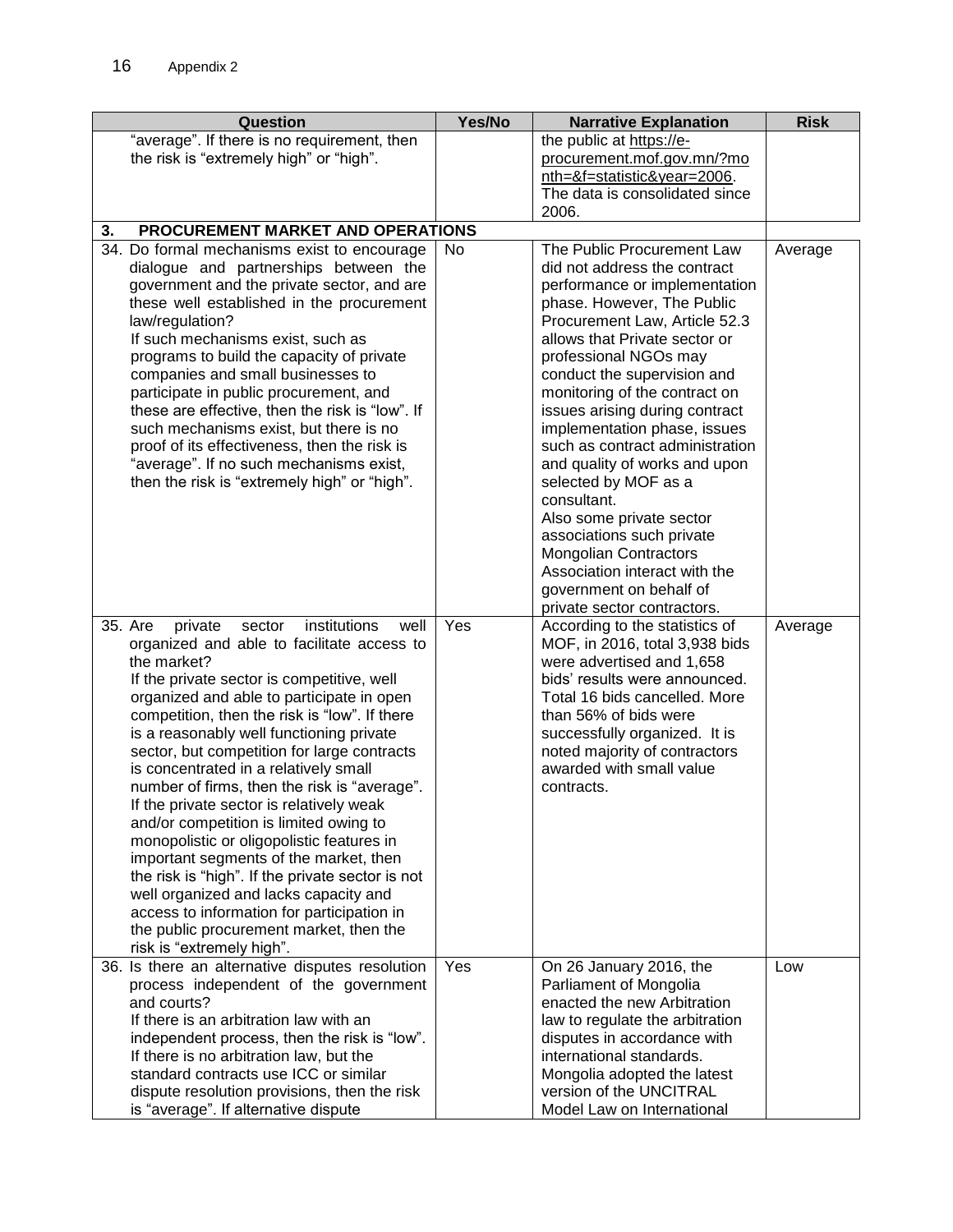| Question                                          | Yes/No | <b>Narrative Explanation</b>        | <b>Risk</b> |
|---------------------------------------------------|--------|-------------------------------------|-------------|
| resolution is not practiced, or if arbitration    |        | Commercial Arbitration (the         |             |
| is through the courts or can be overturned        |        | "UNCITRAL Model Law"),              |             |
| by the courts, then the risk is "extremely        |        | including all 2006                  |             |
| high" or "high".                                  |        | amendments, for both                |             |
|                                                   |        | international and domestic          |             |
|                                                   |        | arbitration. The new Arbitration    |             |
|                                                   |        | Law enacts the UNCITRAL             |             |
|                                                   |        | Model Law in full, departing        |             |
|                                                   |        | from its text only where            |             |
|                                                   |        | necessary to do so in view of       |             |
|                                                   |        | the particularities of the          |             |
|                                                   |        | Mongolian legal system, while       |             |
|                                                   |        | also implementing certain           |             |
|                                                   |        | innovations inspired by a range     |             |
|                                                   |        | of different international          |             |
|                                                   |        | sources.                            |             |
| <b>INTEGRITY OF THE PROCUREMENT SYSTEM</b><br>4.  |        |                                     |             |
| 37. Are there systematic procurement process      | Yes    | <b>Procurement State Inspector</b>  | Average     |
| audits?                                           |        | who is a MOF officer shall          |             |
| If yes, then the risk is "low". If only financial |        | inspect the breaches of Law         |             |
| audits are conducted, then the risk is            |        | according to State inspection       |             |
| "average". If no systematic audits are            |        | law, Article 10.9. If a breach of   |             |
| conducted, then the risk is "extremely            |        | the law does not constitute a       |             |
| high" or "high".                                  |        | criminal offense, the court or      |             |
|                                                   |        | authorized state professional       |             |
|                                                   |        | inspector shall impose              |             |
|                                                   |        | administrative penalties.           |             |
|                                                   |        | <b>Professional Auditing Agency</b> |             |
|                                                   |        | conducts regular government         |             |
|                                                   |        | internal financial auditing bi-     |             |
|                                                   |        | annually and if they found the      |             |
|                                                   |        | Public Procurement Law was          |             |
|                                                   |        | breached they may apply             |             |
|                                                   |        | penalty sanctions according to      |             |
|                                                   |        | the Civil Servants Law and          |             |
|                                                   |        | other administrative legislation.   |             |
|                                                   |        | Also State Audit Authority          |             |
|                                                   |        | conducts auditing upon plan or      |             |
|                                                   |        | request.                            |             |
| 38. Does<br>procurement<br>law/regulation<br>the  | Yes    | The individual and legal entity     | Low         |
| provisions for<br>dealing<br>contain<br>with      |        | that breached the law will be       |             |
| misconduct, such as fraud and corruption?         |        | punished by Law of Criminal         |             |
| A cross reference to an anti-corruption law       |        | act and the Law of Conflict of      |             |
| will suffice.                                     |        | Interest as per Public              |             |
| If yes, then the risk is "low". If no, then the   |        | Procurement Law, Article 57.        |             |
| risk is "extremely high" or "high".               |        |                                     |             |
| 39. Is fraud and corruption in procurement        | Yes    | The individual and legal entity     | Low         |
| regarded as a criminal act, whereby the           |        | that breached the law will be       |             |
| penalty includes imprisonment?                    |        | punished by Law of Criminal         |             |
| If yes, then the risk is "low". If no, then the   |        | act and the Law of Conflict of      |             |
| risk is "extremely high" or "high"                |        | Interest as per Article 57.         |             |
|                                                   |        | Those laws involve fraud and        |             |
|                                                   |        | corruption in procurement are       |             |
|                                                   |        | regarded as a criminal act,         |             |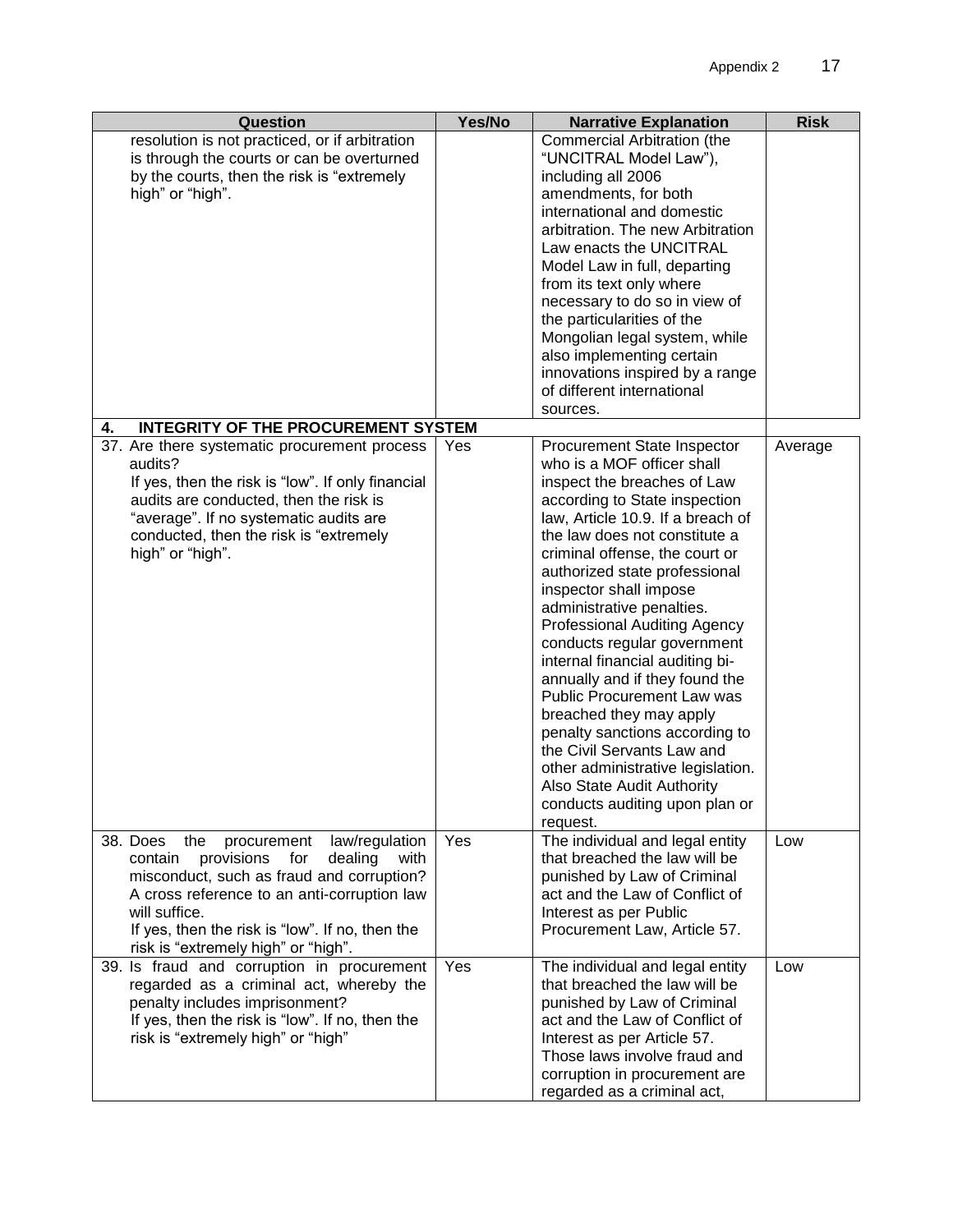| Question                                                                                                                                                                                                                                                                                                                                                                                                                                                                                                                             | Yes/No    | <b>Narrative Explanation</b>                                                                                                                                                                                                                                                                                                                                                                                                                                                                             | <b>Risk</b> |
|--------------------------------------------------------------------------------------------------------------------------------------------------------------------------------------------------------------------------------------------------------------------------------------------------------------------------------------------------------------------------------------------------------------------------------------------------------------------------------------------------------------------------------------|-----------|----------------------------------------------------------------------------------------------------------------------------------------------------------------------------------------------------------------------------------------------------------------------------------------------------------------------------------------------------------------------------------------------------------------------------------------------------------------------------------------------------------|-------------|
|                                                                                                                                                                                                                                                                                                                                                                                                                                                                                                                                      |           | whereby the penalty includes<br>imprisonments.                                                                                                                                                                                                                                                                                                                                                                                                                                                           |             |
| 40. Have there been prosecutions for fraud and<br>corruption?<br>If there have been successful prosecutions<br>for fraud and corruption, then the risk is<br>"low". If prosecutions seem to focus solely<br>on low grade/junior staff, then the risk is<br>"average". If there is no evidence of any<br>prosecution, then the risk is "extremely<br>high" or "high".                                                                                                                                                                 | Yes       |                                                                                                                                                                                                                                                                                                                                                                                                                                                                                                          | Low         |
| 41. Does the legal/regulatory framework allow<br>for sovereign immunity to agencies for<br>claims against them?<br>If plaintiffs can sue the government for<br>contractual non-performance, then the risk<br>is "low". If they cannot, then the risk is<br>"extremely high" or "high".                                                                                                                                                                                                                                               | <b>No</b> |                                                                                                                                                                                                                                                                                                                                                                                                                                                                                                          | Low         |
| 42. Do the regulations allow for the debarment<br>of firms and individuals?<br>If there is a debarment process that is<br>transparent and equitable, and undertaken<br>by an independent oversight agency, then<br>the risk is "low". If there is a process and it<br>is administered by a single agency, such<br>as the Ministry of Finance, then the risk is<br>"average". If it is administered by the<br>procuring agency, then the risk is "high". If<br>there is no debarment mechanism, then<br>the risk is "extremely high". | Yes       | MOF administers the<br>debarment process. The<br>debarred list is publicly<br>available at https://e-<br>procurement.mof.gov.mn/?lid=<br>450&f=blacklist&id=6&t=legis.<br>The guidelines for Registration<br>system is enacted on 22<br>November 2013 by MOF which<br>regulates the process of<br>debarred firm as well as<br>Registers of suppliers,<br>contractors or service<br>providers.<br>Latest debarred company on<br>that list is Khurel Kharsh LLC<br>by fraudulent practice on June<br>2016. | Average     |

# **B. General Ratings**

| <b>Criterion</b>                       | <b>Risk</b>    |
|----------------------------------------|----------------|
| A. Legal and Regulatory Framework      | Low            |
| <b>B.</b> Institutional Framework      | High           |
| C. Procurement Market and Operations   | Average        |
| D. Integrity of the Procurement System | Low            |
| <b>OVERALL RISK RATING</b>             | <b>AVERAGE</b> |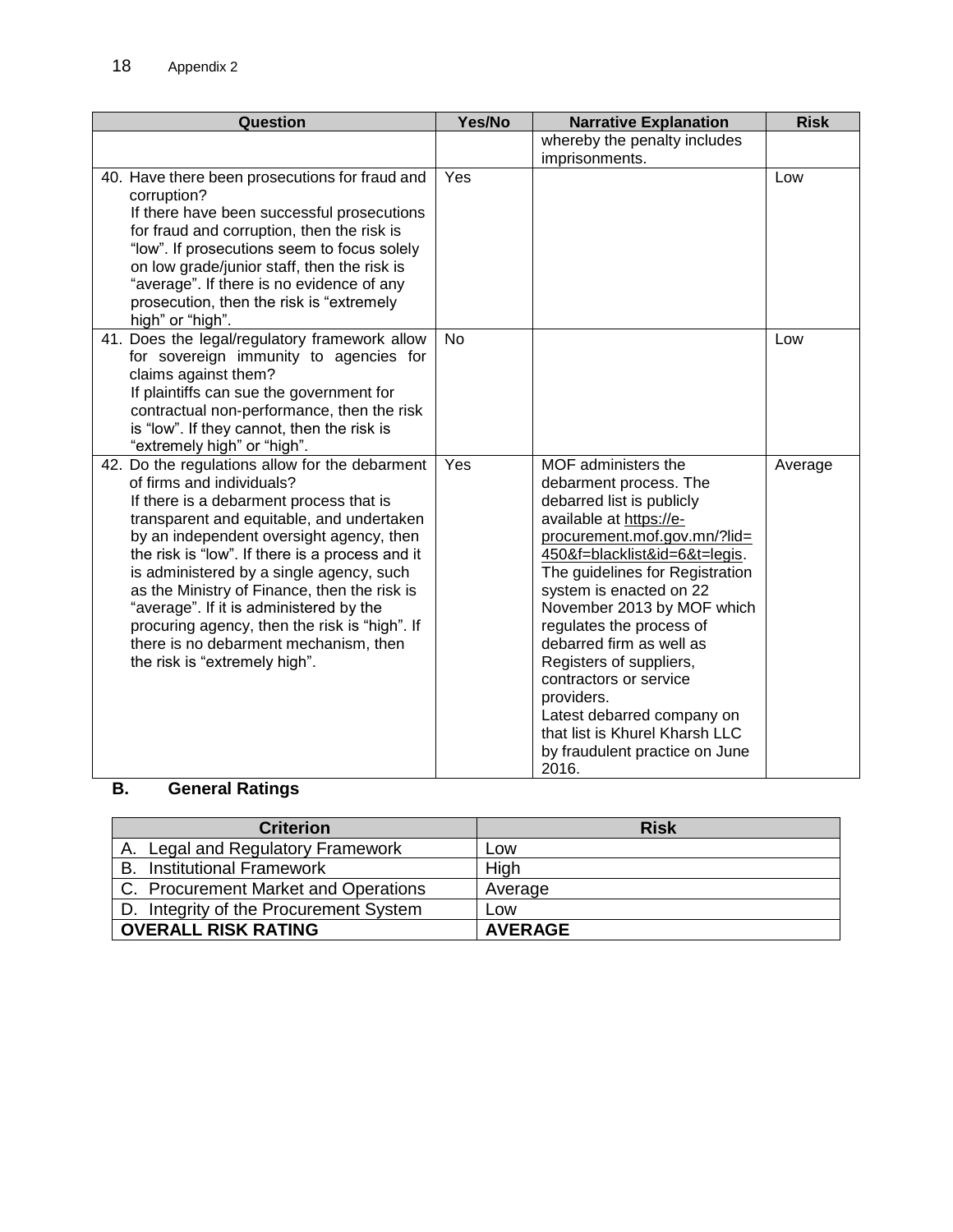## **II. PCA QUESTIONNAIRE PROCUREMENT DIVISION OF AGENCY FOR POLICY COORDINATION ON STATE PROPERTY**

| <b>Risk Ratings</b> | Extremely High | . .<br>Hia' | werane | _OW<br>_____ |
|---------------------|----------------|-------------|--------|--------------|
|---------------------|----------------|-------------|--------|--------------|

# **A. Specific Assessment and Ratings**

| Question                                                                                                                                                                                                                                        | <b>Answer/Finding</b>                | <b>Risk</b> |
|-------------------------------------------------------------------------------------------------------------------------------------------------------------------------------------------------------------------------------------------------|--------------------------------------|-------------|
| A. ORGANIZATIONAL AND STAFF CAPACITY                                                                                                                                                                                                            |                                      |             |
| A.1. How many years' experience does the head of the<br>procurement department/unit have in a direct<br>procurement role?                                                                                                                       | Since 2012. 4 years                  | Average     |
| A.2. How many staff in the procurement department/unit<br>are:                                                                                                                                                                                  |                                      | Average     |
| Full Time?<br>i.                                                                                                                                                                                                                                | 15 staff                             |             |
| Part Time?<br>ii.                                                                                                                                                                                                                               | None                                 |             |
| iii.<br>Seconded?                                                                                                                                                                                                                               | None                                 |             |
| A.3. Does the procurement staff have English language<br>proficiency?                                                                                                                                                                           | Intermediate for writing             | Average     |
| A.4. Are the number and qualifications of the staff<br>sufficient to undertake the additional procurement that<br>will be required under the proposed project?                                                                                  | Yes                                  | Average     |
| A.5. Does the unit have adequate facilities, such as<br>PCs, internet connections, photocopy facilities, printers,<br>etc., to undertake the planned procurement?                                                                               | Yes                                  | Low         |
| A.6. Does the agency have a procurement training<br>program?                                                                                                                                                                                    | Yes                                  | Low         |
| A.7. Does the agency have a Procurement Committee<br>that is independent from the head of the agency?                                                                                                                                           | Yes                                  | Average     |
| A.8. Does the agency have a procurement<br>department/unit, including a permanent office that<br>performs the function of a Secretariat for the<br>Procurement Unit, and which serves as the main<br>support unit of the Procurement Committee? | Yes                                  | Average     |
| A.9. If yes, what type of procurement does it undertake?                                                                                                                                                                                        | Goods, works, Consultant<br>services |             |
| A.10. At what level does the department/unit report (to<br>the head of agency, deputy etc.)?                                                                                                                                                    | Head of Agency                       | Low         |
| A.11. Do the procurement positions in the agency have<br>job descriptions, which outline specific roles, minimum<br>technical requirements and career routes?                                                                                   | Yes                                  | Average     |
| A.12. Is there a procurement process manual for goods<br>and works?                                                                                                                                                                             | Yes                                  | Average     |
| A.13. If there is a manual, is it up to date and does it<br>cover foreign-assisted projects?                                                                                                                                                    | No                                   |             |
| A.14. Is there a procurement process manual for<br>consulting services?                                                                                                                                                                         | Yes                                  |             |
| A.15. If there is a manual, is it up to date and does it<br>cover foreign-assisted projects?                                                                                                                                                    | No                                   |             |
| A.16. Are there standard documents in use, such as<br>Standard Procurement Documents/Forms, and have<br>they been approved for use on ADB funded projects?                                                                                      | Yes                                  |             |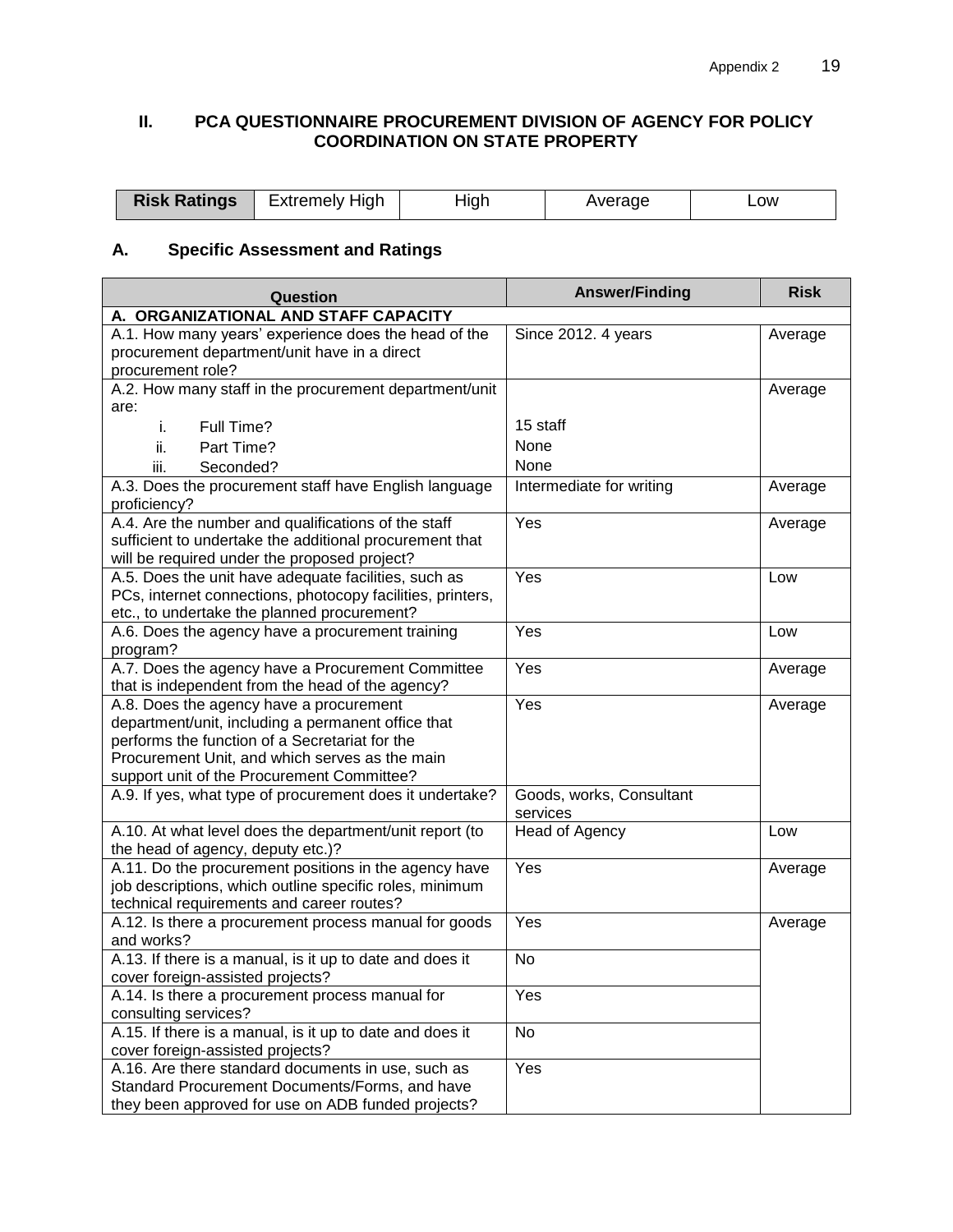| Question                                                 | <b>Answer/Finding</b>                 | <b>Risk</b> |
|----------------------------------------------------------|---------------------------------------|-------------|
| A.17. Does the ToR follow a standard format such as      | Yes                                   |             |
| background, tasks, inputs, objectives and outputs?       |                                       |             |
| A.18. Who drafts the procurement specifications?         | <b>Bid Evaluation Committee (BEC)</b> | Average     |
| A.19. Who approves the procurement specifications?       | Head of Agency                        |             |
| A.20. Who drafts the bidding documents?                  | <b>BEC</b>                            |             |
| A.21. Who manages the sale of the bidding                | <b>BEC Secretary</b>                  |             |
| documents?                                               |                                       |             |
| A.22. Who identifies the need for consulting services    | BEC subject to Head of Agency         | Average     |
| requirements?                                            | approval                              |             |
| A.23. Who drafts the terms of reference (ToR)?           | <b>BEC</b>                            |             |
| A.24. Who prepares the request for proposals (RFPs)?     | <b>BEC</b>                            |             |
| <b>B. INFORMATION MANAGEMENT</b>                         |                                       |             |
| B.1. Is there a referencing system for procurement       | Yes                                   | Average     |
| files?                                                   |                                       |             |
| B.2. Are there adequate resources allocated to record    | Yes                                   | Average     |
| keeping infrastructure, which includes the record        |                                       |             |
| keeping system, space, equipment and personnel to        |                                       |             |
| administer the procurement records management            |                                       |             |
| functions within the agency?                             |                                       |             |
| B.3. For what period are records kept?                   | 15 years                              | Low         |
| B.4. Are copies of bids or proposals retained with the   | Yes                                   | Low         |
| evaluation?                                              |                                       |             |
| B.5. Are copies of the original advertisements retained  | Yes                                   | Low         |
| with the pre-contract papers?                            |                                       |             |
| B.6. Is there a single contract file with a copy of the  | Yes                                   | Low         |
| contract and all subsequent contractual                  |                                       |             |
| correspondence?                                          |                                       |             |
| B.7. Are copies of invoices included with the contract   | No. The copy of documents made        | Average     |
| papers?                                                  | up to contract award.                 |             |
| <b>C. PROCUREMENT PRACTICES</b>                          |                                       |             |
| <b>Goods and Works</b>                                   |                                       |             |
| C.1. Has the agency undertaken foreign-assisted          | Yes for last 36 months. World         | Average     |
| procurement of goods or works recently (last 12          | Bank funded "Education quality        |             |
| months, or last 36 months)? (If yes, please indicate the | reform project".                      |             |
| names of the development partner/s and the Project/s.)   |                                       |             |
| C.2. If the above answer is yes, what were the major     | Difference between guidelines of      |             |
| challenges?                                              | foreign assisted project and          |             |
|                                                          | Public procurement law.               |             |
| C.3. Is there a systematic process to identify           | Yes. Procurements are identified      | Average     |
| procurement requirements (for a period of one year or    | through Ministries and approved       |             |
| more)                                                    | by MOF and then by the                |             |
|                                                          | Parliament through the Budget         |             |
|                                                          | law of each year.                     |             |
| C.4. Is there a minimum period for preparation of bids   | Yes. 30 days                          | Average     |
| and if yes how long?                                     |                                       |             |
| C.5. Are all queries from bidders replied to in writing? | Yes                                   |             |
| C.6. Does the bidding document state the date and time   | Yes                                   | Low         |
| of bid opening?                                          |                                       |             |
| C.7. Is the opening of bids done in public?              | Yes                                   | High        |
| C.8. Can late bids be accepted?                          | Yes. Only if late bid is arrived      |             |
|                                                          | within deadline but not yet           |             |
|                                                          | registered within deadline.           |             |
| C.9. Can bids be rejected at bid opening?                | No                                    |             |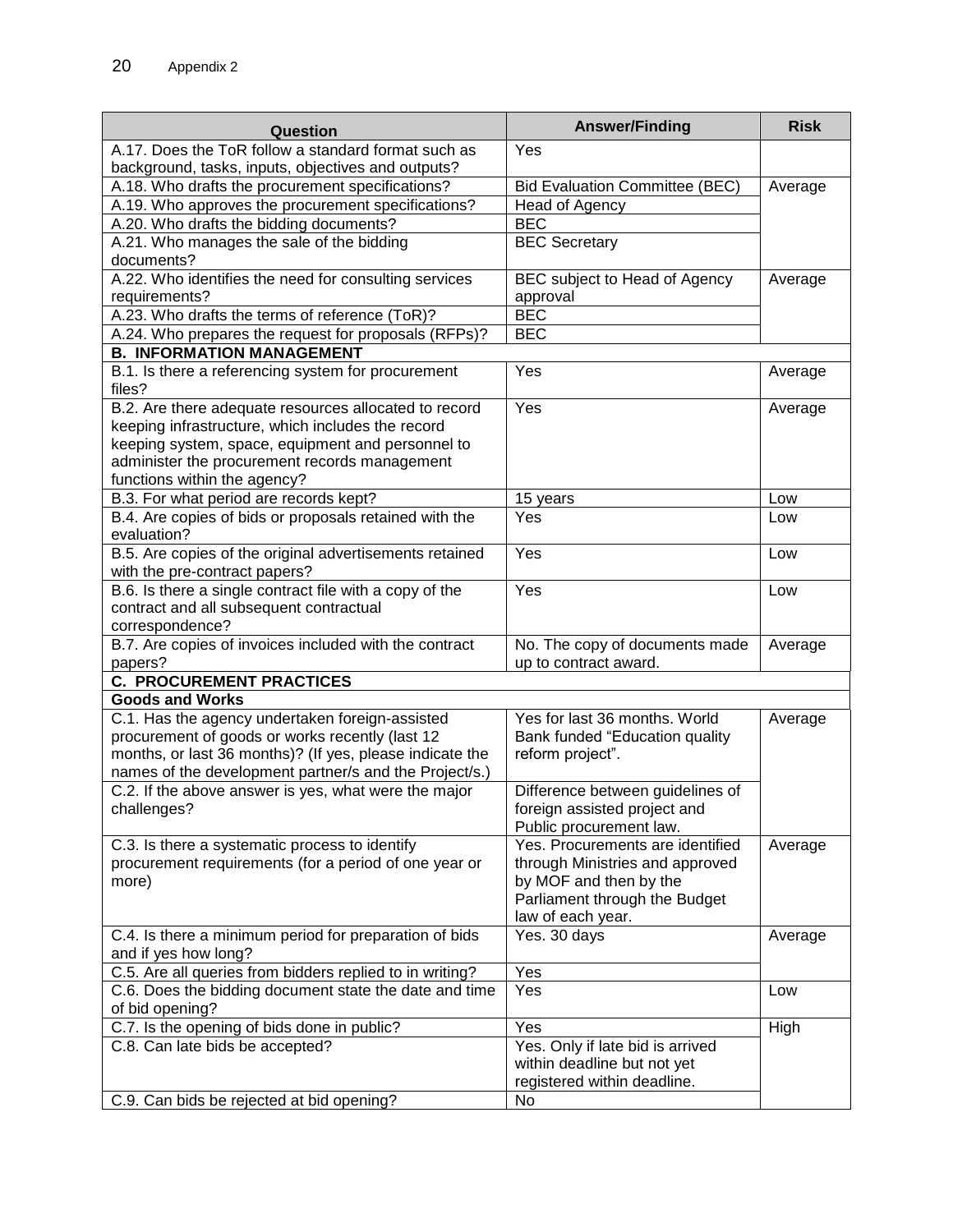| Question                                                                                                                                                 | <b>Answer/Finding</b>                                                                                                                                                                                                                                                                                                                                                                                                                                                                                                                                                                                                                                                                                                                                                                                                                                                                                          | <b>Risk</b> |
|----------------------------------------------------------------------------------------------------------------------------------------------------------|----------------------------------------------------------------------------------------------------------------------------------------------------------------------------------------------------------------------------------------------------------------------------------------------------------------------------------------------------------------------------------------------------------------------------------------------------------------------------------------------------------------------------------------------------------------------------------------------------------------------------------------------------------------------------------------------------------------------------------------------------------------------------------------------------------------------------------------------------------------------------------------------------------------|-------------|
| C.10. Are minutes of the bid opening taken?                                                                                                              | Yes                                                                                                                                                                                                                                                                                                                                                                                                                                                                                                                                                                                                                                                                                                                                                                                                                                                                                                            | Low         |
| C.11. Who may have a copy of the minutes?                                                                                                                | Yes. All participants                                                                                                                                                                                                                                                                                                                                                                                                                                                                                                                                                                                                                                                                                                                                                                                                                                                                                          |             |
| C.12. Are the minutes free of charge?                                                                                                                    | Yes                                                                                                                                                                                                                                                                                                                                                                                                                                                                                                                                                                                                                                                                                                                                                                                                                                                                                                            |             |
| C.13. Who undertakes the evaluation of bids                                                                                                              | Ad-hoc committee                                                                                                                                                                                                                                                                                                                                                                                                                                                                                                                                                                                                                                                                                                                                                                                                                                                                                               | Average     |
| (individual(s), permanent committee, ad-hoc                                                                                                              |                                                                                                                                                                                                                                                                                                                                                                                                                                                                                                                                                                                                                                                                                                                                                                                                                                                                                                                |             |
| committee)?                                                                                                                                              |                                                                                                                                                                                                                                                                                                                                                                                                                                                                                                                                                                                                                                                                                                                                                                                                                                                                                                                |             |
| C.14. What are the qualifications of the evaluators with                                                                                                 | Must be professional of                                                                                                                                                                                                                                                                                                                                                                                                                                                                                                                                                                                                                                                                                                                                                                                                                                                                                        | Average     |
| respect to procurement and the goods and/or works                                                                                                        | procurement and have certified                                                                                                                                                                                                                                                                                                                                                                                                                                                                                                                                                                                                                                                                                                                                                                                                                                                                                 |             |
| under evaluation?                                                                                                                                        | procurement A3                                                                                                                                                                                                                                                                                                                                                                                                                                                                                                                                                                                                                                                                                                                                                                                                                                                                                                 |             |
| C.15. Is the decision of the evaluators final or is the                                                                                                  | No. It is subject to Approval of                                                                                                                                                                                                                                                                                                                                                                                                                                                                                                                                                                                                                                                                                                                                                                                                                                                                               | Average     |
| evaluation subject to additional approvals?                                                                                                              | Head of Agency                                                                                                                                                                                                                                                                                                                                                                                                                                                                                                                                                                                                                                                                                                                                                                                                                                                                                                 |             |
| C.16. Using at least three real examples, how long does<br>it normally take from the issuance of the invitation for<br>bids up to contact effectiveness? | Default minimum 30 days for bid<br>advertisement and bid evaluation<br>must be finalized within 45 days<br>after bid opening. Plus one time<br>only 30 days extension upon<br>approval of MOF. HAAG-<br>2016/KHB-03:<br>(a) Procurement of supply of the<br>electricity for Ger area users of<br>Bayan-Ulgii<br>aimag:<br>Bid<br>advertisement 2016/04/22, Bid<br>opening 2016/05/22, Contract<br>award<br>2016/06/28.<br>Total<br>30+37 days.<br>(b) HAAG-2016/VIII.2.1.3<br>Construction of Police division<br>building, Bayankhongor aimag,<br>Bayankhongor<br>soum;<br><b>Bid</b><br>advertisement 2016/01/19, Bid<br>opening 2016/03/07, Contract<br>2016/04/29.<br>award<br>Total<br>49+29 days.<br>(x <sub>i</sub> )<br>(c) HAAG-2015/IX.1.1.153:<br>Expansion of school building<br>(48 <sup>th</sup> )<br>school,<br>Bayanzurkh<br>district,<br>Ulaanbaatar),<br>Bid<br>advertisement 2015/10/27, Bid | Average     |
|                                                                                                                                                          | opening 2015/11/27, Contract<br>2016/01/04.<br>award<br>Total                                                                                                                                                                                                                                                                                                                                                                                                                                                                                                                                                                                                                                                                                                                                                                                                                                                  |             |
|                                                                                                                                                          | 30+42 days.                                                                                                                                                                                                                                                                                                                                                                                                                                                                                                                                                                                                                                                                                                                                                                                                                                                                                                    |             |
| C.17. Are there processes in place for the collection                                                                                                    | Yes.                                                                                                                                                                                                                                                                                                                                                                                                                                                                                                                                                                                                                                                                                                                                                                                                                                                                                                           | Average     |
| and clearance of cargo through ports of entry?                                                                                                           |                                                                                                                                                                                                                                                                                                                                                                                                                                                                                                                                                                                                                                                                                                                                                                                                                                                                                                                |             |
| C.18. Are there established goods receiving                                                                                                              | NA. Procurement division is                                                                                                                                                                                                                                                                                                                                                                                                                                                                                                                                                                                                                                                                                                                                                                                                                                                                                    | <b>NA</b>   |
| procedures?                                                                                                                                              | responsible only up to contract                                                                                                                                                                                                                                                                                                                                                                                                                                                                                                                                                                                                                                                                                                                                                                                                                                                                                |             |
|                                                                                                                                                          | award. Goods receiving                                                                                                                                                                                                                                                                                                                                                                                                                                                                                                                                                                                                                                                                                                                                                                                                                                                                                         |             |
|                                                                                                                                                          | procedure is responsibility of End                                                                                                                                                                                                                                                                                                                                                                                                                                                                                                                                                                                                                                                                                                                                                                                                                                                                             |             |
|                                                                                                                                                          | user.                                                                                                                                                                                                                                                                                                                                                                                                                                                                                                                                                                                                                                                                                                                                                                                                                                                                                                          |             |
|                                                                                                                                                          |                                                                                                                                                                                                                                                                                                                                                                                                                                                                                                                                                                                                                                                                                                                                                                                                                                                                                                                |             |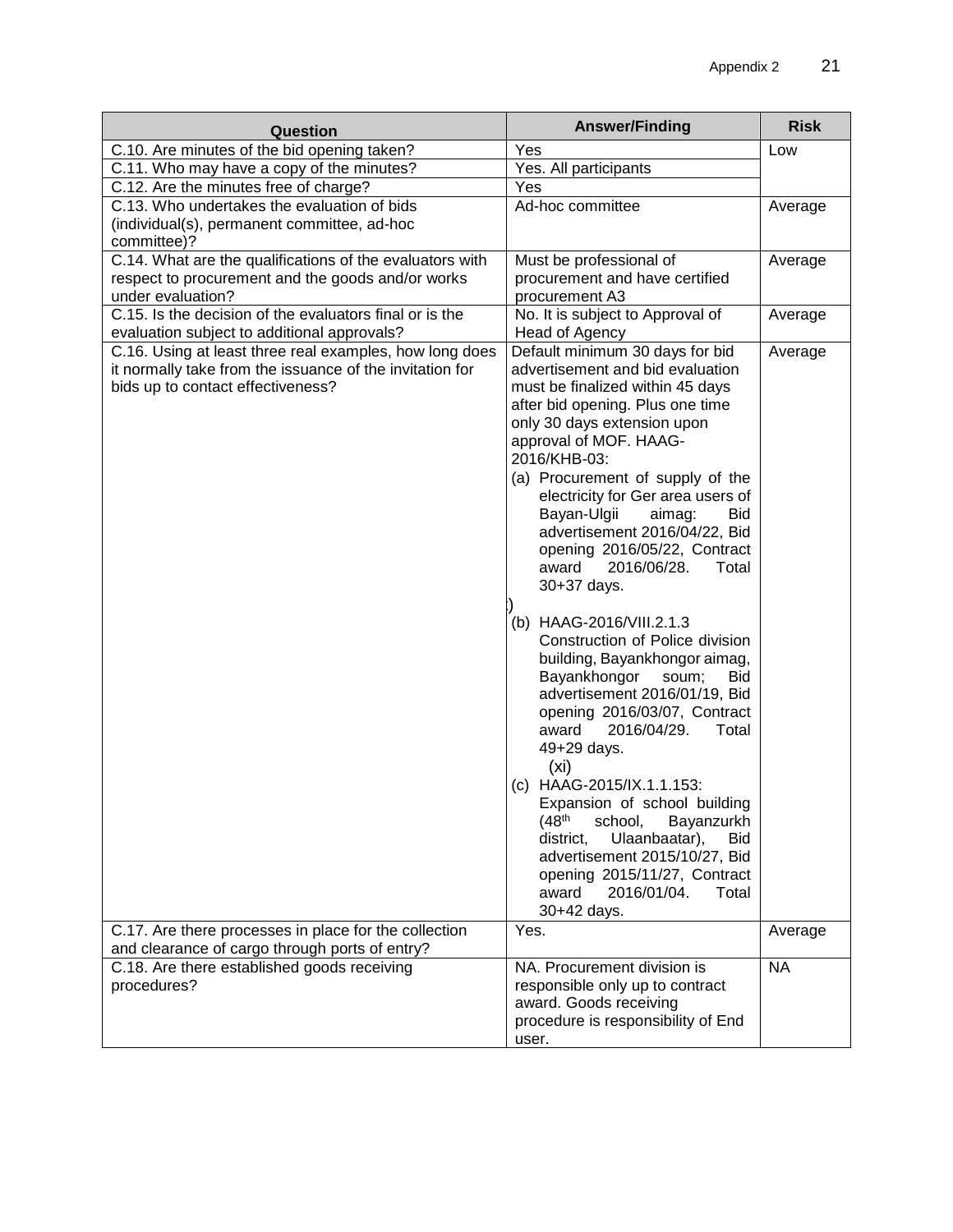| Question                                                                                                  | <b>Answer/Finding</b>              | <b>Risk</b> |
|-----------------------------------------------------------------------------------------------------------|------------------------------------|-------------|
| C.19. Are all goods that are received recorded as                                                         | NA. Procurement division is        | <b>NA</b>   |
| assets or inventory in a register?                                                                        | responsible only up to contract    |             |
|                                                                                                           | award. Inventory procedure is      |             |
|                                                                                                           | responsibility of End user.        |             |
| C.20. Is the agency/procurement department familiar<br>with letters of credit?                            | No.                                | Average     |
| C.21. Does the procurement department register and                                                        | NA. Procurement division is        | <b>NA</b>   |
| track warranty and latent defects liability periods?                                                      | responsible only up to contract    |             |
|                                                                                                           | award. Register for track warranty |             |
|                                                                                                           | and defects procedure are          |             |
|                                                                                                           | responsibility of End user.        |             |
| <b>Consulting Services</b>                                                                                | Yes. World bank funded "Smart      |             |
| C.22. Has the agency undertaken foreign- assisted<br>procurement of consulting services recently (last 12 | government project"                | Average     |
| months, or last 36 months)? (If yes, please indicate the                                                  |                                    |             |
| names of the development partner/s and the Project/s.)                                                    |                                    |             |
| C.23. If the above answer is yes, what were the major                                                     | Difference between guidelines of   |             |
| challenges?                                                                                               | foreign assisted project and       |             |
|                                                                                                           | Public procurement law.            |             |
| C.24. Are assignments and requests for expressions of<br>interest (EOIs) advertised?                      | Yes                                | Low         |
| C.25. Is a consultants' selection committee formed with                                                   | Ad hoc committee established in    | Average     |
| appropriate individuals, and what is its composition (if                                                  | accordance with Public             |             |
| any)?                                                                                                     | procurement law.                   |             |
| C.26. What criteria is used to evaluate EOIs?                                                             | The criteria that included at the  | Average     |
|                                                                                                           | bidding documents usually the      |             |
|                                                                                                           | criteria related to similar        |             |
|                                                                                                           | experience and sound technical     |             |
| C.27. Historically, what is the most common method                                                        | and financial capacity.<br>QCBS    | Average     |
| used (QCBS, QBS, etc.) to select consultants?                                                             |                                    |             |
| C.28. Do firms have to pay for the RFP document?                                                          | Yes                                | Average     |
| C.29. Does the proposal evaluation criteria follow a pre-                                                 | Yes                                | Low         |
| determined structure and is it detailed in the RFP?                                                       |                                    |             |
| C.30. Are pre-proposal visits and meetings arranged?                                                      | Yes if included at RFP             | Average     |
| C.31. Are minutes prepared and circulated after pre-                                                      | Yes                                |             |
| proposal meetings?                                                                                        |                                    |             |
| C.32. To whom are the minutes distributed?                                                                | To all participants                |             |
| C.33. Are all queries from consultants answered /                                                         | Yes                                | Low         |
| addressed in writing?                                                                                     | Yes                                |             |
| C.34. Are the technical and financial proposals required<br>to be in separate envelopes?                  |                                    | Low         |
| C.35. Are proposal securities required?                                                                   | Yes                                | Low         |
| C.36. Are technical proposals opened in public?                                                           | Yes                                | Average     |
| C.37. Are minutes of the technical opening distributed?                                                   | Yes                                |             |
| C.38. Do the financial proposals remain sealed until                                                      | Yes                                | Average     |
| technical evaluation is completed?                                                                        |                                    |             |
| C.39. Who determines the final technical ranking and                                                      | BEC based on RFQ criteria          |             |
| how?                                                                                                      |                                    |             |
| C.40. Are the technical scores sent to all firms?                                                         | $\overline{Y}$ es                  |             |
| C.41. Are the financial proposal opened in public?                                                        | Yes                                | Low         |
| C.42. Are minutes of the financial opening distributed?                                                   | Yes                                |             |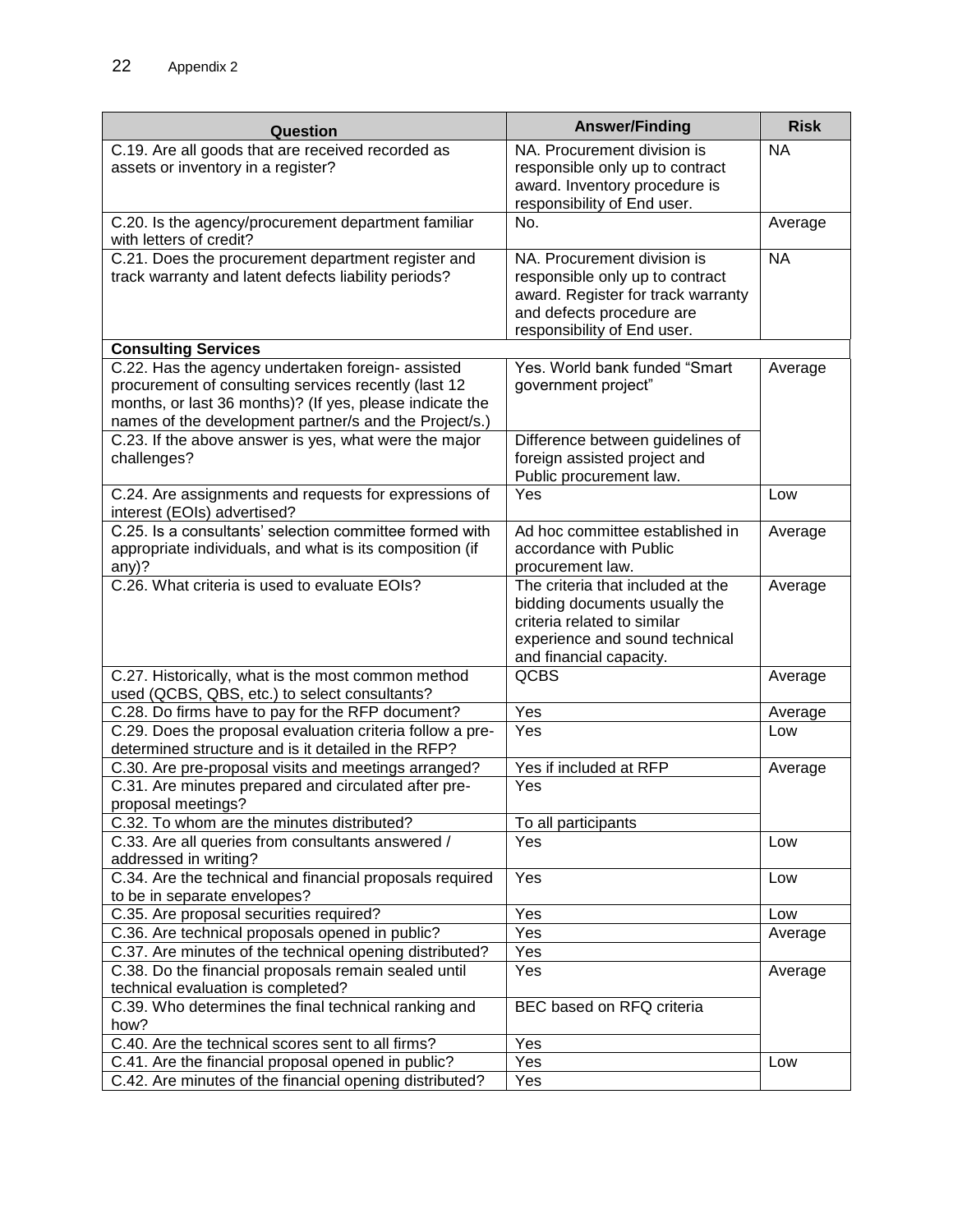| Question                                                                                                                                                                         | <b>Answer/Finding</b>                                                                                                                                                                     | <b>Risk</b> |
|----------------------------------------------------------------------------------------------------------------------------------------------------------------------------------|-------------------------------------------------------------------------------------------------------------------------------------------------------------------------------------------|-------------|
| C.43. How is the financial evaluation completed?                                                                                                                                 | According to the rules specified at<br>the RFP                                                                                                                                            | Average     |
| C.44. Are face to face contract negotiations held?                                                                                                                               | Yes.                                                                                                                                                                                      |             |
| C.45. How long after financial evaluation is negotiation<br>held with the selected firm?                                                                                         | Within a week                                                                                                                                                                             |             |
| C.46. What is the usual basis for negotiation?                                                                                                                                   | Negotiation include<br>person/month, person/days, field<br>or home office schedule, office<br>stationary cost. Unit fee rates for<br>person/month and person/day<br>cannot be negotiated. |             |
| C.47. Are minutes of negotiation taken and signed?                                                                                                                               | Yes                                                                                                                                                                                       |             |
| C.48. How long after negotiation is the contract signed?                                                                                                                         | Within 2 week                                                                                                                                                                             | Average     |
| C.49. Is there an evaluation system for measuring the                                                                                                                            | No                                                                                                                                                                                        | Average     |
| outputs of consultants?                                                                                                                                                          |                                                                                                                                                                                           |             |
| <b>Payments</b>                                                                                                                                                                  |                                                                                                                                                                                           |             |
| C.50. Are advance payments made?                                                                                                                                                 | NA. Procurement division is<br>responsible only up to contract<br>award.                                                                                                                  | <b>NA</b>   |
| C.51. What is the standard period for payment included<br>in contracts?                                                                                                          | NA. Procurement division is<br>responsible only up to contract<br>award. Payment procedure is<br>responsibility of End user.                                                              | <b>NA</b>   |
| C.52. On average, how long is it between receiving a<br>firm's invoice and making payment?                                                                                       | NA. Procurement division is<br>responsible only up to contract<br>award. Payment procedure is<br>responsibility of End user.                                                              |             |
| C.53. When late payment is made, are the beneficiaries<br>paid interest?                                                                                                         | NA. Procurement division is<br>responsible only up to contract<br>award. Payment procedure is<br>responsibility of End user.                                                              |             |
| <b>D. EFFECTIVENESS</b>                                                                                                                                                          |                                                                                                                                                                                           |             |
| D.1. Is contractual performance systematically<br>monitored and reported?                                                                                                        | NA. Procurement division is<br>responsible only up to contract<br>award. Contract management is<br>responsibility of End user.                                                            | <b>NA</b>   |
| D.2. Does the agency monitor and track its contractual<br>payment obligations?                                                                                                   | NA. Procurement division is<br>responsible only up to contract<br>award. Monitoring procedure is<br>responsibility of End user.                                                           | <b>NA</b>   |
| D.3. Is a complaints resolution mechanism described in<br>national procurement documents?                                                                                        | Yes. Included in law.                                                                                                                                                                     | Average     |
| D.4. Is there a formal non-judicial mechanism for<br>dealing with complaints?                                                                                                    | Yes. Included in law.                                                                                                                                                                     | Average     |
| D.5. Are procurement decisions and disputes supported<br>by written narratives such as minutes of evaluation,<br>minutes of negotiation, notices of default/withheld<br>payment? | Yes.                                                                                                                                                                                      | Average     |
| E. ACCOUNTABILITY MEASURES                                                                                                                                                       |                                                                                                                                                                                           |             |
| E.1. Is there a standard statement of ethics and are<br>those involved in procurement required to formally<br>commit to it?                                                      | Yes by Law and Guidelines of Bid<br>Evaluation Committee enacted by<br>Minister of Finance.                                                                                               | Average     |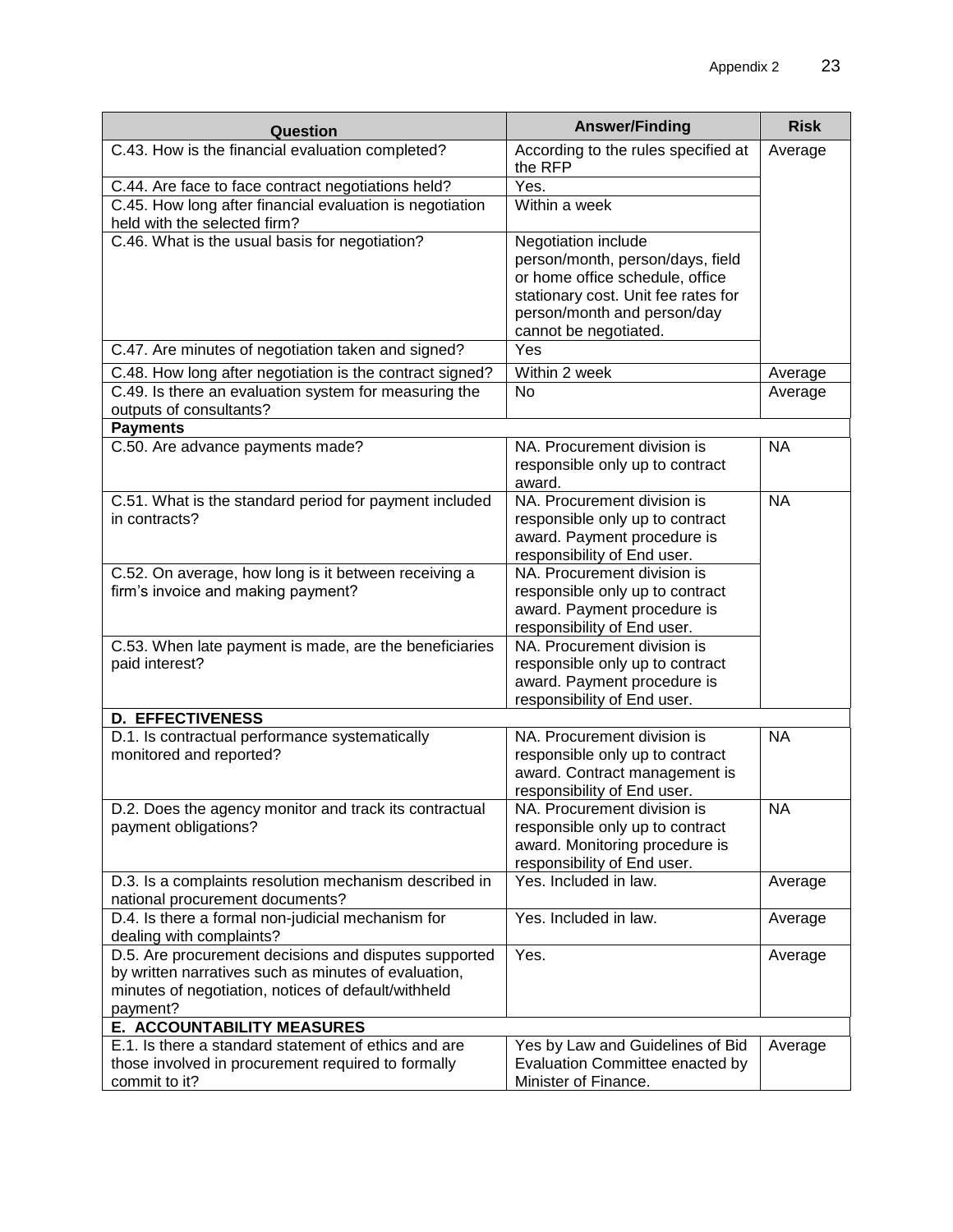| Question                                                                                                                                                                                                                                                                        | <b>Answer/Finding</b>                                                                                                                       | <b>Risk</b> |
|---------------------------------------------------------------------------------------------------------------------------------------------------------------------------------------------------------------------------------------------------------------------------------|---------------------------------------------------------------------------------------------------------------------------------------------|-------------|
| E.2. Are those involved with procurement required to<br>declare any potential conflict of interest and remove<br>themselves from the procurement process?                                                                                                                       | Yes by Law and Guidelines of Bid<br>Evaluation Committee enacted by<br>Minister of Finance.                                                 | Average     |
| E.3. Is the commencement of procurement dependent<br>on external approvals (formal or de-facto) that are<br>outside of the budgeting process?                                                                                                                                   | Yes. Upon establishment of BEC<br>by Head of Agency for Policy<br>coordination on State Property                                            | Average     |
| E.4. Who approves procurement transactions, and do<br>they have procurement experience and qualifications?                                                                                                                                                                      | The Purchaser (Head of Agency<br>for Policy coordination on State<br>Property) approves the<br>recommendation for Contract<br>award by BEC. | Average     |
| E.5. Which of the following actions require approvals<br>outside the procurement unit or the evaluation<br>committee, as the case may be, and who grants the<br>approval?                                                                                                       |                                                                                                                                             |             |
| Bidding document, invitation to pre-qualify or<br>a)<br><b>RFP</b>                                                                                                                                                                                                              | The Purchaser (Head of Agency<br>for Policy coordination on State<br>Property) approves.                                                    |             |
| Advertisement of an invitation for bids, pre-<br>b)<br>qualification or call for EOIs                                                                                                                                                                                           | <b>No</b>                                                                                                                                   | Average     |
| <b>Evaluation reports</b><br>c)                                                                                                                                                                                                                                                 | The Purchaser (Head of Agency<br>for Policy coordination on State<br>Property) approves the<br>recommendation for Contract<br>award by BEC. |             |
| Notice of award<br>d)                                                                                                                                                                                                                                                           | No                                                                                                                                          |             |
| Invitation to consultants to negotiate<br>e)                                                                                                                                                                                                                                    | No                                                                                                                                          |             |
| f<br>Contracts                                                                                                                                                                                                                                                                  | <b>No</b>                                                                                                                                   |             |
| E.6. Is the same official responsible for: (i) authorizing<br>procurement transactions, procurement invitations,<br>documents, evaluations and contracts; (ii) authorizing<br>payments; (iii) recording procurement transactions and<br>events; and (iv) the custody of assets? | No.                                                                                                                                         | Average     |
| E.7. Is there a written auditable trail of procurement<br>decisions attributable to individuals and committees?                                                                                                                                                                 | Yes.                                                                                                                                        | Average     |

# **B. General Ratings**

| <b>Criterion</b>                     | <b>Risk</b>    |
|--------------------------------------|----------------|
| A. Organizational and Staff Capacity | Average        |
| <b>B. Information Management</b>     | Low            |
| C. Procurement Practices             | Average        |
| D. Effectiveness                     | Average        |
| E. Accountability Measures           | Average        |
| <b>OVERALL RISK RATING</b>           | <b>AVERAGE</b> |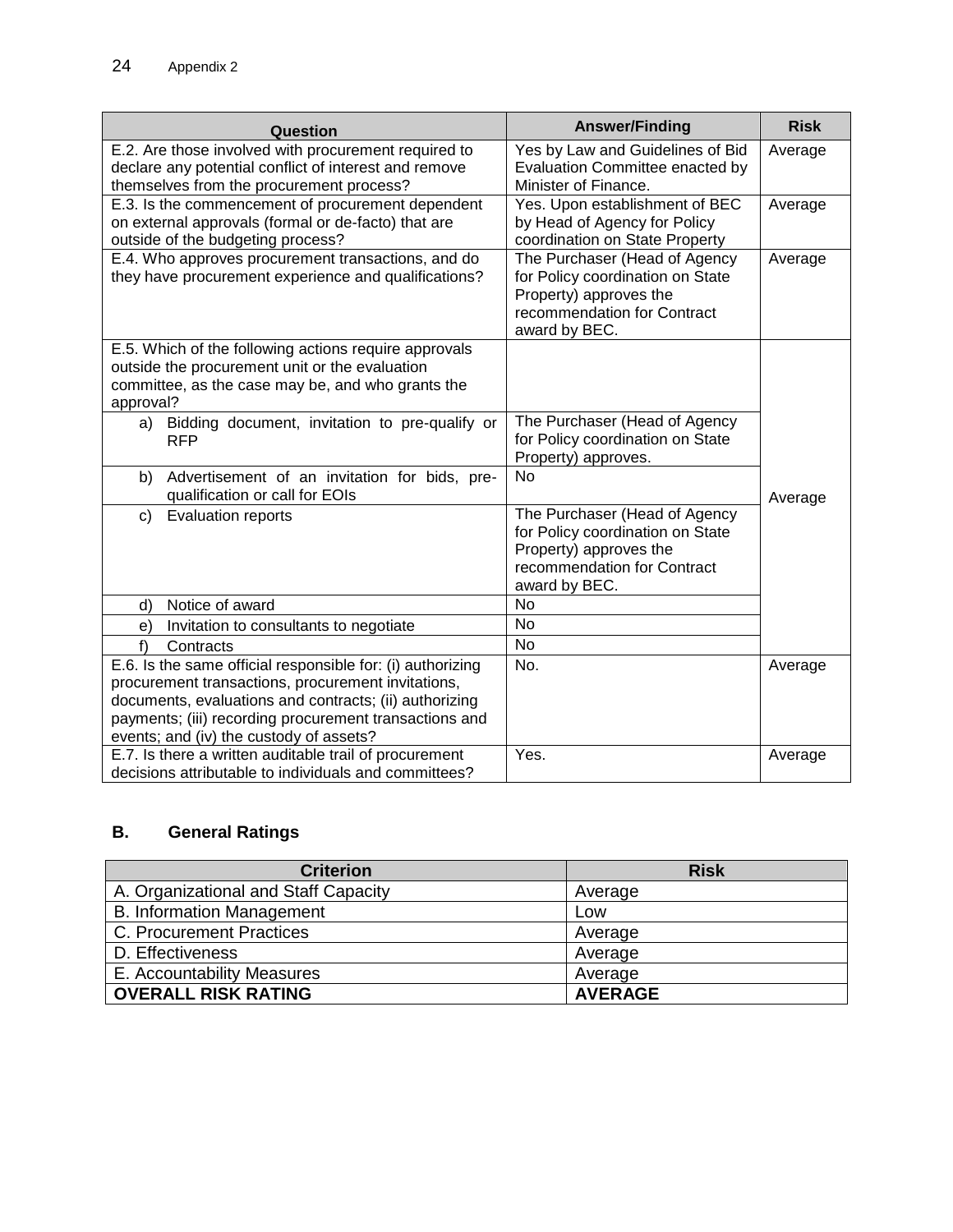# **III. PCA QUESTIONNAIRE - THE MINISTRY OF ROAD AND TRANSPORTATION DEVELOPMENT**

| <b>Risk Ratings</b> | Extremely High | tıar | average | _ow<br>_____ |
|---------------------|----------------|------|---------|--------------|
|---------------------|----------------|------|---------|--------------|

# **A. Specific Assessment and Ratings**

| Question                                                                                                                                                                                                                                        | <b>Answer/Finding</b>                                                                       | <b>Risk</b> |
|-------------------------------------------------------------------------------------------------------------------------------------------------------------------------------------------------------------------------------------------------|---------------------------------------------------------------------------------------------|-------------|
| A. ORGANIZATIONAL AND STAFF CAPACITY                                                                                                                                                                                                            |                                                                                             |             |
| A.1. How many years' experience does the head of the<br>procurement department/unit have in a direct<br>procurement role?                                                                                                                       | Since 2010. 7 years                                                                         | Average     |
| A.2. How many staff in the procurement department/unit<br>are:                                                                                                                                                                                  |                                                                                             | Average     |
| Full Time?<br>iv.                                                                                                                                                                                                                               | 14 staff                                                                                    |             |
| Part Time?<br>v.                                                                                                                                                                                                                                | None                                                                                        |             |
| Seconded?<br>vi.                                                                                                                                                                                                                                | None                                                                                        |             |
| A.3. Does the procurement staff have English language<br>proficiency?                                                                                                                                                                           | Intermediate level                                                                          | Average     |
| A.4. Are the number and qualifications of the staff                                                                                                                                                                                             | Yes                                                                                         | Average     |
| sufficient to undertake the additional procurement that<br>will be required under the proposed project?                                                                                                                                         |                                                                                             |             |
| A.5. Does the unit have adequate facilities, such as                                                                                                                                                                                            | Yes                                                                                         | Low         |
| PCs, internet connections, photocopy facilities, printers,<br>etc., to undertake the planned procurement?                                                                                                                                       |                                                                                             |             |
| A.6. Does the agency have a procurement training<br>program?                                                                                                                                                                                    | Yes                                                                                         | Low         |
| A.7. Does the agency have a Procurement Committee<br>that is independent from the head of the agency?                                                                                                                                           | Yes                                                                                         | Average     |
| A.8. Does the agency have a procurement<br>department/unit, including a permanent office that<br>performs the function of a Secretariat for the<br>Procurement Unit, and which serves as the main<br>support unit of the Procurement Committee? | Yes. Investment and Productions<br>Division responsible for<br>procurement of the Ministry. | Average     |
| A.9. If yes, what type of procurement does it undertake?                                                                                                                                                                                        | Goods, Civil works, Consultant<br>services                                                  |             |
| A.10. At what level does the department/unit report (to<br>the head of agency, deputy etc.)?                                                                                                                                                    | <b>State Secretary</b>                                                                      | Low         |
| A.11. Do the procurement positions in the agency have<br>job descriptions, which outline specific roles, minimum<br>technical requirements and career routes?                                                                                   | Yes                                                                                         | Average     |
| A.12. Is there a procurement process manual for goods<br>and works?                                                                                                                                                                             | Yes                                                                                         | Average     |
| A.13. If there is a manual, is it up to date and does it<br>cover foreign-assisted projects?                                                                                                                                                    | No                                                                                          |             |
| A.14. Is there a procurement process manual for<br>consulting services?                                                                                                                                                                         | Yes                                                                                         |             |
| A.15. If there is a manual, is it up to date and does it<br>cover foreign-assisted projects?                                                                                                                                                    | No                                                                                          |             |
| A.16. Are there standard documents in use, such as<br>Standard Procurement Documents/Forms, and have<br>they been approved for use on ADB funded projects?                                                                                      | Yes                                                                                         |             |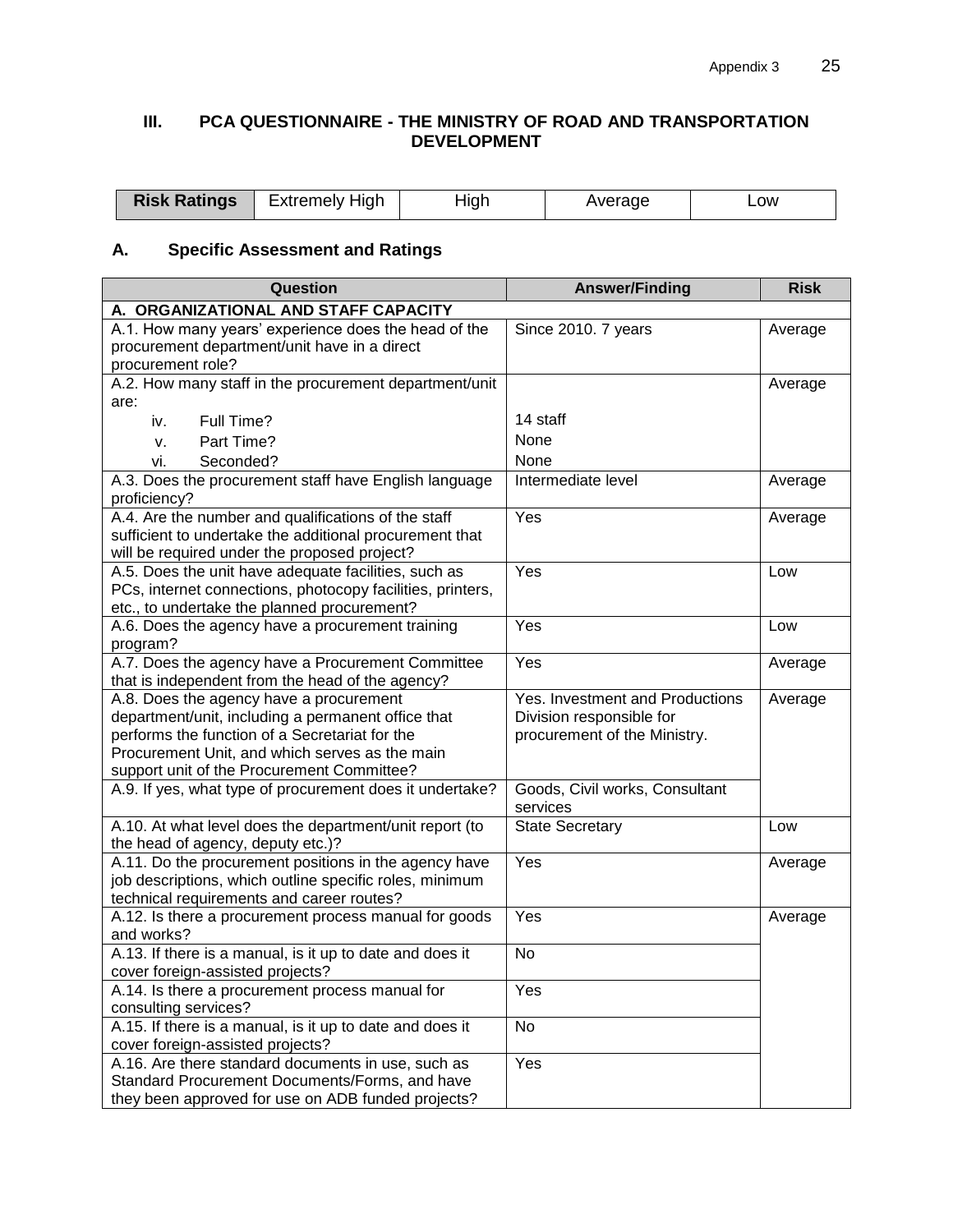| Question                                                     | <b>Answer/Finding</b>                 | <b>Risk</b> |
|--------------------------------------------------------------|---------------------------------------|-------------|
| A.17. Does the ToR follow a standard format such as          | Yes                                   |             |
| background, tasks, inputs, objectives and outputs?           |                                       |             |
| A.18. Who drafts the procurement specifications?             | <b>Bid Evaluation Committee (BEC)</b> | Average     |
| A.19. Who approves the procurement specifications?           | The Purchaser, the State              |             |
|                                                              | secretary                             |             |
| A.20. Who drafts the bidding documents?                      | <b>BEC</b>                            |             |
| A.21. Who manages the sale of the bidding                    | <b>BEC</b> Secretary                  |             |
| documents?                                                   |                                       |             |
| A.22. Who identifies the need for consulting services        | <b>BEC</b>                            | Average     |
| requirements?                                                |                                       |             |
| A.23. Who drafts the terms of reference (ToR)?               | <b>BEC</b>                            |             |
| A.24. Who prepares the request for proposals (RFPs)?         | <b>BEC</b>                            |             |
| <b>B. INFORMATION MANAGEMENT</b>                             |                                       |             |
| B.1. Is there a referencing system for procurement<br>files? | Yes                                   | Average     |
| B.2. Are there adequate resources allocated to record        | Yes                                   | Average     |
| keeping infrastructure, which includes the record            |                                       |             |
| keeping system, space, equipment and personnel to            |                                       |             |
| administer the procurement records management                |                                       |             |
| functions within the agency?                                 |                                       |             |
| B.3. For what period are records kept?                       | 15 years                              | Low         |
| B.4. Are copies of bids or proposals retained with the       | Yes                                   | Low         |
| evaluation?                                                  |                                       |             |
| B.5. Are copies of the original advertisements retained      | Yes                                   | Low         |
| with the pre-contract papers?                                |                                       |             |
| B.6. Is there a single contract file with a copy of the      | Yes.                                  | Low         |
| contract and all subsequent contractual                      |                                       |             |
| correspondence?                                              |                                       |             |
| B.7. Are copies of invoices included with the contract       | No. The copy of documents made        | Average     |
| papers?                                                      | only up to contract award and the     |             |
|                                                              | Acceptance certificate for goods      |             |
|                                                              | at the Division of Investment and     |             |
|                                                              | Productions, Financial                |             |
|                                                              | department is responsible for         |             |
|                                                              | record keeping of invoices as well    |             |
| <b>C. PROCUREMENT PRACTICES</b>                              | as for payments transactions.         |             |
| <b>Goods and Works</b>                                       |                                       |             |
| C.1. Has the agency undertaken foreign-assisted              | Yes for last 36 months. ADB           | Average     |
| procurement of goods or works recently (last 12              | funded Western Regional Road          |             |
| months, or last 36 months)? (If yes, please indicate the     | Corridor Investment Program -         |             |
| names of the development partner/s and the Project/s.)       | 0107-MON(SF), 2847-MON(SF)            |             |
| C.2. If the above answer is yes, what were the major         | Difference between guidelines of      |             |
| challenges?                                                  | foreign assisted project and          |             |
|                                                              | Public procurement law.               |             |
| C.3. Is there a systematic process to identify               | Yes. Procurements are identified      | Average     |
| procurement requirements (for a period of one year or        | by the Ministry and approved by       |             |
| more)                                                        | MOF and then by Parliament            |             |
|                                                              | through the Budget law of each        |             |
|                                                              | year.                                 |             |
| C.4. Is there a minimum period for preparation of bids       | Yes. Minimum 30 default days          | Average     |
| and if yes how long?                                         |                                       |             |
| C.5. Are all queries from bidders replied to in writing?     | Yes                                   |             |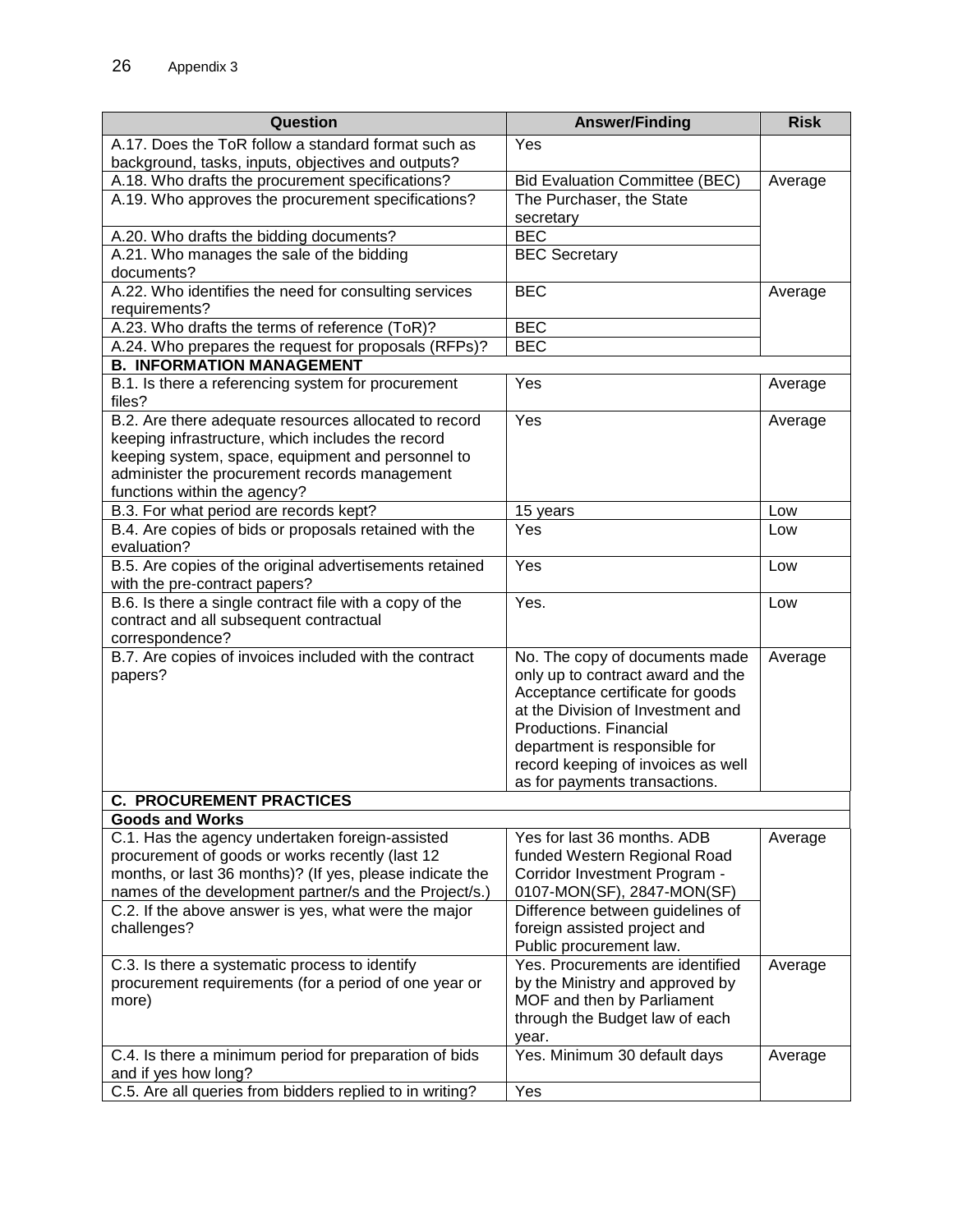| Question                                                                                                                                                 | <b>Answer/Finding</b>                                                                                                                                                                                                                                                                                                                                                                                                                     | <b>Risk</b> |
|----------------------------------------------------------------------------------------------------------------------------------------------------------|-------------------------------------------------------------------------------------------------------------------------------------------------------------------------------------------------------------------------------------------------------------------------------------------------------------------------------------------------------------------------------------------------------------------------------------------|-------------|
| C.6. Does the bidding document state the date and time<br>of bid opening?                                                                                | Yes                                                                                                                                                                                                                                                                                                                                                                                                                                       | Low         |
| C.7. Is the opening of bids done in public?                                                                                                              | Yes                                                                                                                                                                                                                                                                                                                                                                                                                                       | High        |
| C.8. Can late bids be accepted?                                                                                                                          | Yes. Only if late bid is arrived                                                                                                                                                                                                                                                                                                                                                                                                          |             |
|                                                                                                                                                          | within deadline but not yet                                                                                                                                                                                                                                                                                                                                                                                                               |             |
|                                                                                                                                                          | registered within deadline.                                                                                                                                                                                                                                                                                                                                                                                                               |             |
| C.9. Can bids be rejected at bid opening?                                                                                                                | No                                                                                                                                                                                                                                                                                                                                                                                                                                        |             |
| C.10. Are minutes of the bid opening taken?                                                                                                              | Yes                                                                                                                                                                                                                                                                                                                                                                                                                                       | Low         |
| C.11. Who may have a copy of the minutes?                                                                                                                | Yes. All participants                                                                                                                                                                                                                                                                                                                                                                                                                     |             |
| C.12. Are the minutes free of charge?                                                                                                                    | Yes                                                                                                                                                                                                                                                                                                                                                                                                                                       |             |
| C.13. Who undertakes the evaluation of bids<br>(individual(s), permanent committee, ad-hoc<br>committee)?                                                | Ad-hoc temporary committee                                                                                                                                                                                                                                                                                                                                                                                                                | Average     |
| C.14. What are the qualifications of the evaluators with                                                                                                 | Must have A3 certification on                                                                                                                                                                                                                                                                                                                                                                                                             | Average     |
| respect to procurement and the goods and/or works                                                                                                        | public procurement                                                                                                                                                                                                                                                                                                                                                                                                                        |             |
| under evaluation?                                                                                                                                        |                                                                                                                                                                                                                                                                                                                                                                                                                                           |             |
| C.15. Is the decision of the evaluators final or is the                                                                                                  | No. It is subject to Approval of                                                                                                                                                                                                                                                                                                                                                                                                          | Average     |
| evaluation subject to additional approvals?                                                                                                              | State secretary                                                                                                                                                                                                                                                                                                                                                                                                                           |             |
| C.16. Using at least three real examples, how long does<br>it normally take from the issuance of the invitation for<br>bids up to contact effectiveness? | Default minimum 30 days for bid<br>advertisement and bid evaluation<br>must be finalized within 45 days<br>after bid opening. Plus one time<br>30 days extension upon approval<br>of MOF.<br>NCB: Development of iron<br>a)<br>concrete bridge of Shiver<br>Khovd soum,<br>River,<br>Uvs<br>Bid<br>advertisement:<br>aimag.<br>2016/01/08, Contract award:<br>2016/03/09; total 46 days; the<br>contract value 3.03 billion<br><b>MNT</b> | Average     |
|                                                                                                                                                          | NCB: Development of 1.79km<br>b)<br>asphalt road in Khonkhor<br>Bayanzurkh<br>district,<br>town,<br>Ulaanbaatar<br>Bid<br>city,<br>2016/02/05,<br>advertisement:<br>Contract award: 2016/04/13;<br>total 68 days; the contract<br>value 1.7 billion MNT.                                                                                                                                                                                  |             |
|                                                                                                                                                          | NCB: 0.25m asphalt road near<br>C)<br>FM194.5<br>building,<br>Bayanzurkh<br>distric,<br>Ulaanbaatar<br><b>Bid</b><br>city,<br>2016/04/20f,<br>advertisement<br>Contract award 2016/06/20;<br>total 60 days; the contract<br>value 388.0 million MNT                                                                                                                                                                                       |             |
| C.17. Are there processes in place for the collection                                                                                                    | Yes.                                                                                                                                                                                                                                                                                                                                                                                                                                      | Average     |
| and clearance of cargo through ports of entry?                                                                                                           |                                                                                                                                                                                                                                                                                                                                                                                                                                           |             |
| C.18. Are there established goods receiving                                                                                                              | Yes.                                                                                                                                                                                                                                                                                                                                                                                                                                      | Average     |
| procedures?                                                                                                                                              |                                                                                                                                                                                                                                                                                                                                                                                                                                           |             |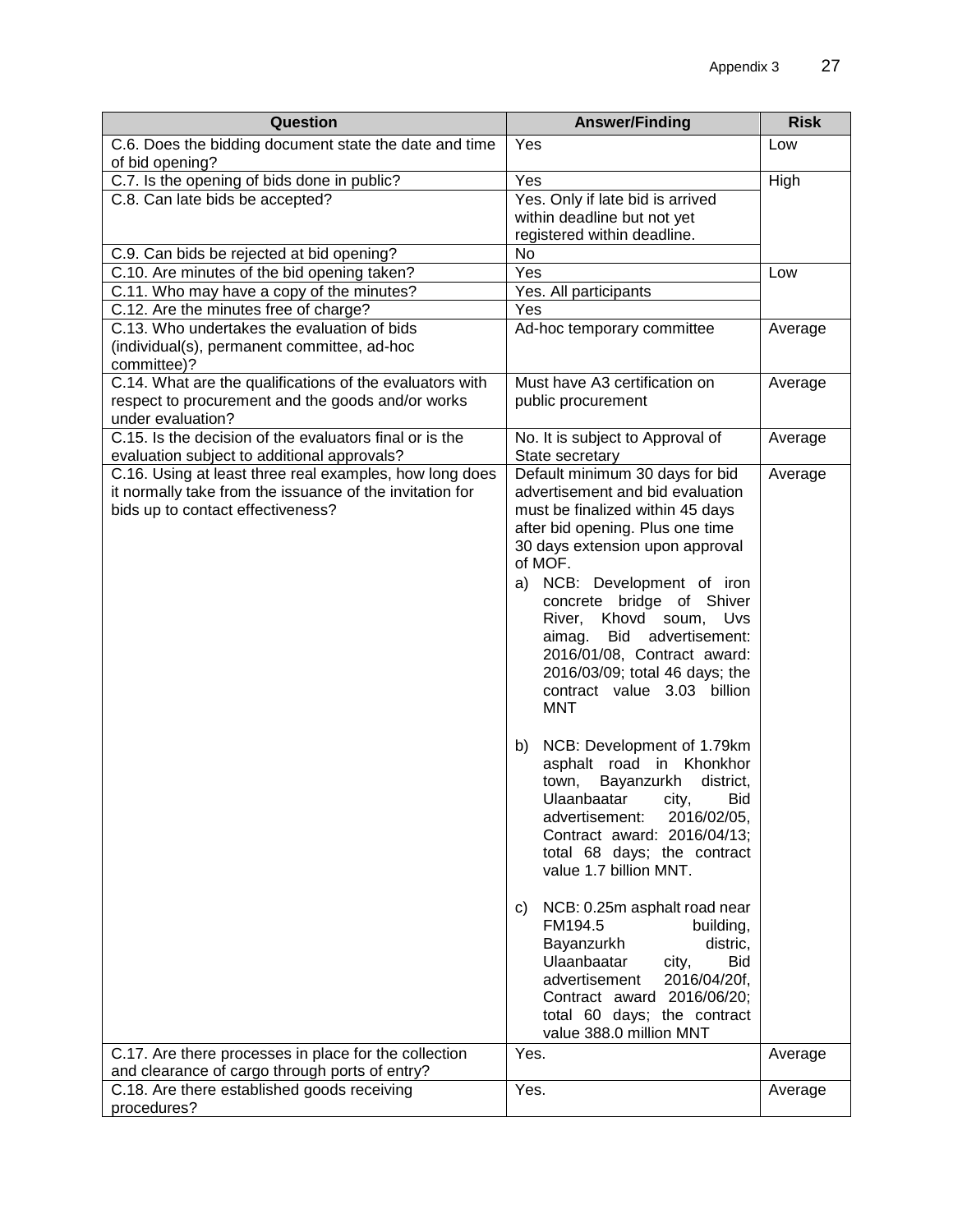| Question                                                                                                 | <b>Answer/Finding</b>                                               | <b>Risk</b> |
|----------------------------------------------------------------------------------------------------------|---------------------------------------------------------------------|-------------|
| C.19. Are all goods that are received recorded as                                                        | Yes                                                                 | Average     |
| assets or inventory in a register?                                                                       |                                                                     |             |
| C.20. Is the agency/procurement department familiar                                                      | No.                                                                 | Average     |
| with letters of credit?                                                                                  |                                                                     |             |
| C.21. Does the procurement department register and                                                       | No                                                                  | Average     |
| track warranty and latent defects liability periods?                                                     |                                                                     |             |
| <b>Consulting Services</b>                                                                               | Yes. ADB funded Western                                             |             |
| C.22. Has the agency undertaken foreign-assisted<br>procurement of consulting services recently (last 12 | <b>Regional Road Corridor</b>                                       | Average     |
| months, or last 36 months)? (If yes, please indicate the                                                 | Investment Program -                                                |             |
| names of the development partner/s and the Project/s.)                                                   | 0107-MON(SF), 2847-MON(SF)                                          |             |
| C.23. If the above answer is yes, what were the major                                                    | Difference between guidelines of                                    |             |
| challenges?                                                                                              | foreign assisted project and                                        |             |
|                                                                                                          | Public procurement law.                                             |             |
| C.24. Are assignments and requests for expressions of                                                    | Yes                                                                 | Low         |
| interest (EOIs) advertised?                                                                              |                                                                     |             |
| C.25. Is a consultants' selection committee formed with                                                  | Ad hoc committee established in                                     | Average     |
| appropriate individuals, and what is its composition (if                                                 | accordance with Public                                              |             |
| any)?                                                                                                    | procurement law.                                                    |             |
| C.26. What criteria is used to evaluate EOIs?                                                            | The criteria that included at the                                   | Average     |
|                                                                                                          | RFQ usually the criteria related to<br>similar experience and sound |             |
|                                                                                                          | technical and financial capacity                                    |             |
| C.27. Historically, what is the most common method                                                       | <b>QCBS</b>                                                         | Average     |
| used (QCBS, QBS, etc.) to select consultants?                                                            |                                                                     |             |
| C.28. Do firms have to pay for the RFP document?                                                         | Yes                                                                 | Average     |
| C.29. Does the proposal evaluation criteria follow a pre-                                                | Yes                                                                 | Low         |
| determined structure and is it detailed in the RFP?                                                      |                                                                     |             |
| C.30. Are pre-proposal visits and meetings arranged?                                                     | Yes if included at RFP                                              | Average     |
| C.31. Are minutes prepared and circulated after pre-                                                     | Yes                                                                 |             |
| proposal meetings?<br>C.32. To whom are the minutes distributed?                                         |                                                                     |             |
| C.33. Are all queries from consultants answered /                                                        | To all participants<br>Yes                                          | Low         |
| addressed in writing?                                                                                    |                                                                     |             |
| C.34. Are the technical and financial proposals required                                                 | Yes                                                                 | Low         |
| to be in separate envelopes?                                                                             |                                                                     |             |
| C.35. Are proposal securities required?                                                                  | Yes                                                                 | Low         |
| C.36. Are technical proposals opened in public?                                                          | Yes                                                                 | Average     |
| C.37. Are minutes of the technical opening distributed?                                                  | Yes                                                                 |             |
| C.38. Do the financial proposals remain sealed until                                                     | Yes                                                                 | Average     |
| technical evaluation is completed?                                                                       |                                                                     |             |
| C.39. Who determines the final technical ranking and                                                     | BEC based on RFQ criteria                                           |             |
| how?                                                                                                     |                                                                     |             |
| C.40. Are the technical scores sent to all firms?<br>C.41. Are the financial proposal opened in public?  | Yes<br>Yes                                                          | Low         |
| C.42. Are minutes of the financial opening distributed?                                                  | Yes                                                                 |             |
| C.43. How is the financial evaluation completed?                                                         | According to the rules specified at                                 | Average     |
|                                                                                                          | the RFP.                                                            |             |
| C.44. Are face to face contract negotiations held?                                                       | Yes.                                                                |             |
| C.45. How long after financial evaluation is negotiation                                                 | Within 1 week.                                                      |             |
| held with the selected firm?                                                                             |                                                                     |             |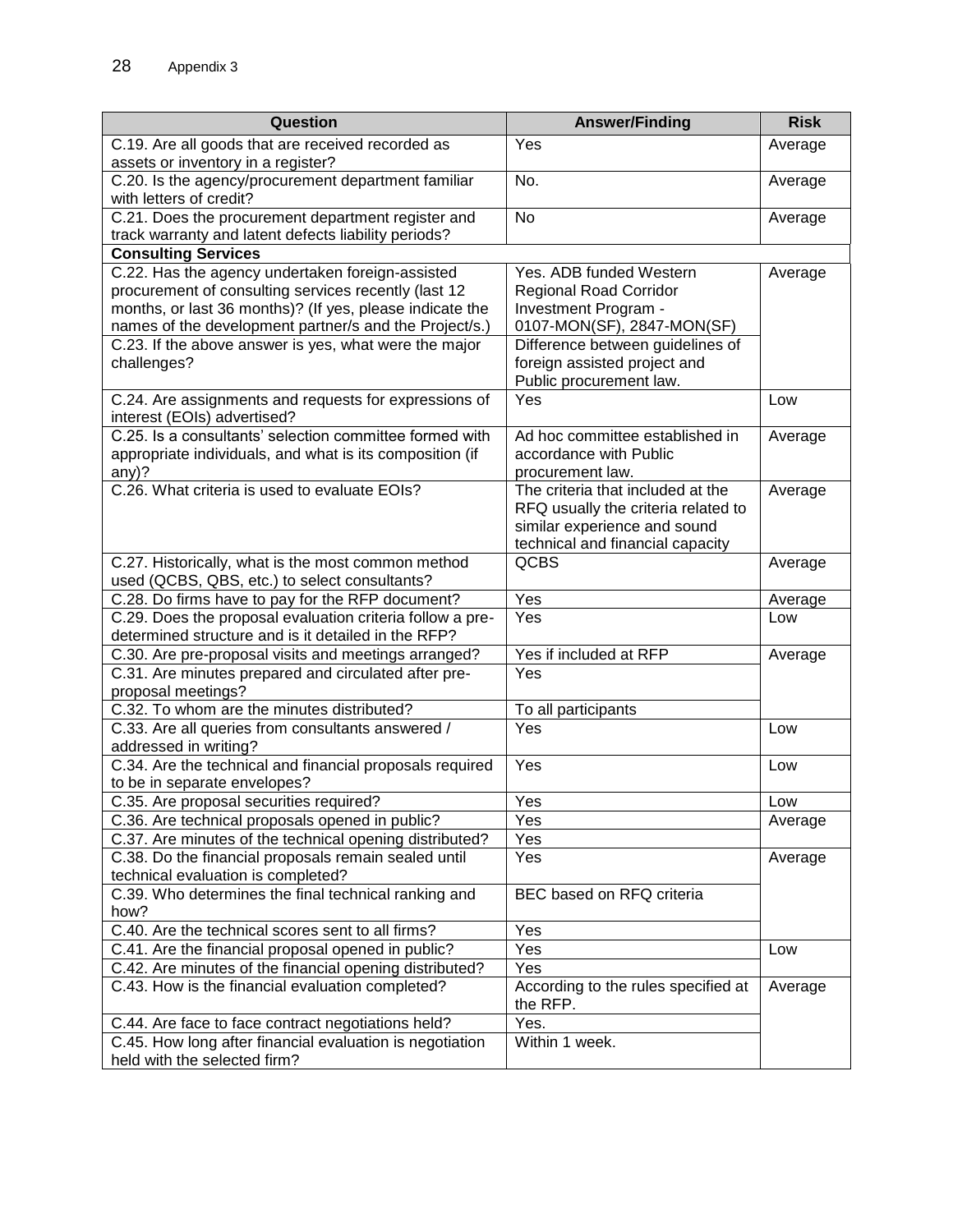| Question                                                                                     | <b>Answer/Finding</b>               | <b>Risk</b> |
|----------------------------------------------------------------------------------------------|-------------------------------------|-------------|
| C.46. What is the usual basis for negotiation?                                               | Negotiation include                 |             |
|                                                                                              | person/month, person/days, field    |             |
|                                                                                              | or home office schedule, office     |             |
|                                                                                              | stationary cost. Unit fee rates for |             |
|                                                                                              | person/month and person/day         |             |
|                                                                                              | cannot be negotiated.               |             |
| C.47. Are minutes of negotiation taken and signed?                                           | Yes                                 |             |
| C.48. How long after negotiation is the contract signed?                                     | Within 2 weeks<br><b>No</b>         | Average     |
| C.49. Is there an evaluation system for measuring the<br>outputs of consultants?             |                                     | Average     |
| <b>Payments</b>                                                                              |                                     |             |
| C.50. Are advance payments made?                                                             | Yes                                 | Average     |
| C.51. What is the standard period for payment included                                       | Yes. 28 days after receipt of       | Average     |
| in contracts?                                                                                | invoice according to standard       |             |
|                                                                                              | contract template                   |             |
| C.52. On average, how long is it between receiving a                                         | Within 28 days                      |             |
| firm's invoice and making payment?<br>C.53. When late payment is made, are the beneficiaries | $\overline{Yes}$ .                  |             |
| paid interest?                                                                               |                                     |             |
| <b>D. EFFECTIVENESS</b>                                                                      |                                     |             |
| D.1. Is contractual performance systematically                                               | No.                                 | Average     |
| monitored and reported?                                                                      |                                     |             |
| D.2. Does the agency monitor and track its contractual<br>payment obligations?               | Yes                                 | Average     |
| D.3. Is a complaints resolution mechanism described in<br>national procurement documents?    | Yes. Included in law.               | Average     |
| D.4. Is there a formal non-judicial mechanism for                                            | Yes. Included in law.               | Average     |
| dealing with complaints?                                                                     |                                     |             |
| D.5. Are procurement decisions and disputes supported                                        | Yes.                                | Average     |
| by written narratives such as minutes of evaluation,                                         |                                     |             |
| minutes of negotiation, notices of default/withheld                                          |                                     |             |
| payment?                                                                                     |                                     |             |
| E. ACCOUNTABILITY MEASURES<br>E.1. Is there a standard statement of ethics and are           | Yes by Law and Guidelines of Bid    |             |
| those involved in procurement required to formally                                           | Evaluation Committee enacted by     | Average     |
| commit to it?                                                                                | Minister of Finance.                |             |
| E.2. Are those involved with procurement required to                                         | Yes by Law and Guidelines of Bid    | Average     |
| declare any potential conflict of interest and remove                                        | Evaluation Committee enacted by     |             |
| themselves from the procurement process?                                                     | Minister of Finance.                |             |
| E.3. Is the commencement of procurement dependent                                            | Yes. Upon Procurement plan          | Average     |
| on external approvals (formal or de-facto) that are                                          | approval and establishment of       |             |
| outside of the budgeting process?                                                            | BEC by The Purchaser (State         |             |
|                                                                                              | secretary)                          |             |
| E.4. Who approves procurement transactions, and do                                           | The Purchaser (State secretary)     | Average     |
| they have procurement experience and qualifications?                                         | approves the recommendation for     |             |
|                                                                                              | Contract award by BEC.              |             |
| E.5. Which of the following actions require approvals                                        |                                     |             |
| outside the procurement unit or the evaluation                                               |                                     |             |
| committee, as the case may be, and who grants the<br>approval?                               |                                     | Average     |
| Bidding document, invitation to pre-qualify or                                               | The Purchaser (State secretary)     |             |
| g)<br><b>RFP</b>                                                                             | approves.                           |             |
|                                                                                              |                                     |             |